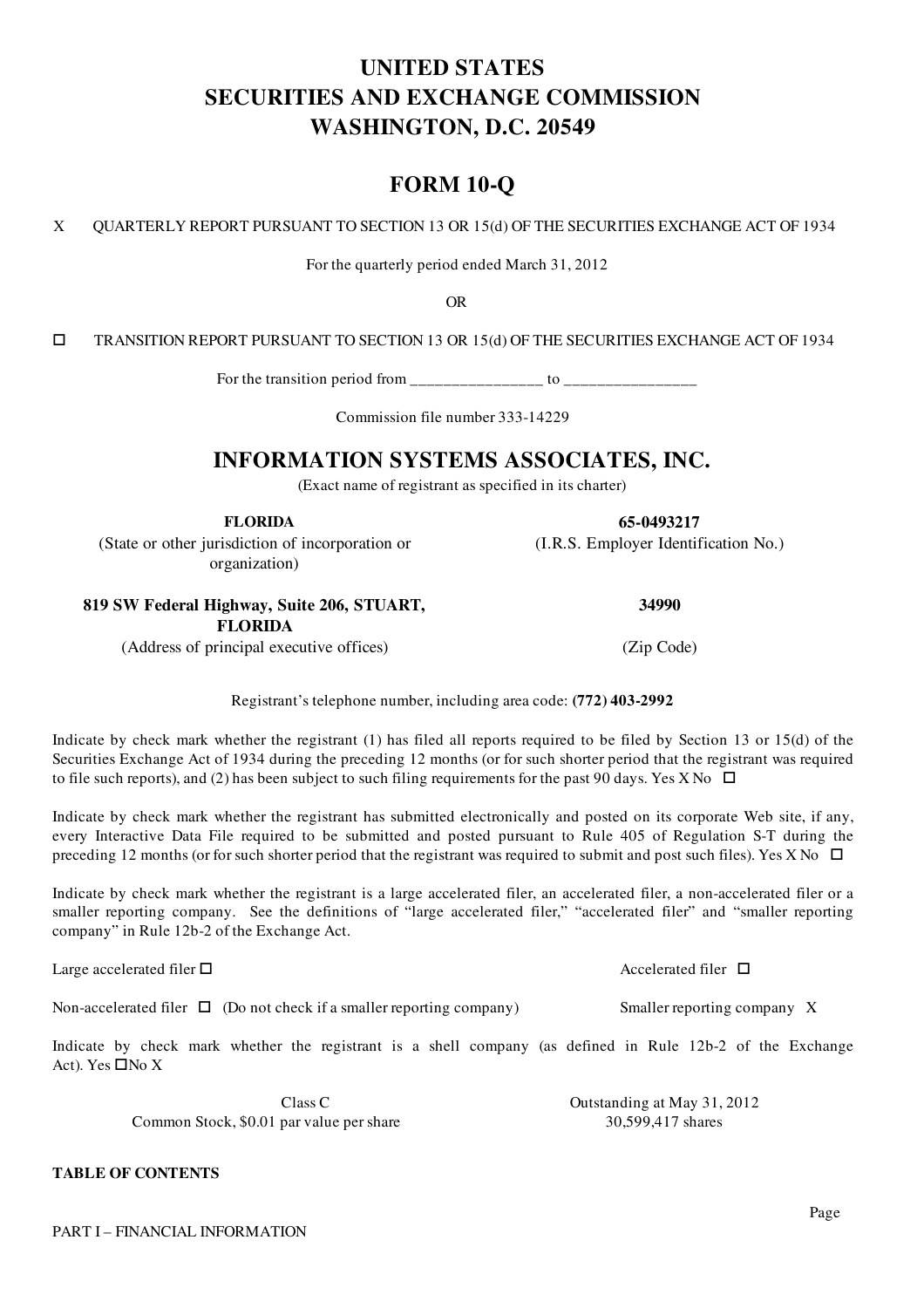| Item 1. |  | <b>Financial Statements</b> |
|---------|--|-----------------------------|
|---------|--|-----------------------------|

|                   | <b>Balance Sheets (unaudited)</b>                                                     | $\mathbf{1}$   |
|-------------------|---------------------------------------------------------------------------------------|----------------|
|                   | Statements of Operations (unaudited)                                                  | $\overline{c}$ |
|                   | Statements of Cash Flows (unaudited)                                                  | 3              |
|                   | Notes to Financial Statements                                                         | 4              |
| Item 2.           | Management's Discussion and Analysis of Financial Condition and Results of Operations | 10             |
| Item 3.           | Qualitative and Quantitative Disclosures about Market Risk                            | 16             |
| Item 4.           | <b>Controls and Procedures</b>                                                        | 16             |
|                   | PART II - OTHER INFORMATION                                                           |                |
| Item 1.           | Legal Proceedings                                                                     | 17             |
| Item 1A.          | <b>Risk Factors</b>                                                                   | 17             |
| Item 2.           | Unregistered Sales of Equity Securities and Use of Proceeds                           | 17             |
| Item 3.           | Defaults Upon Senior Securities                                                       | 17             |
| Item 4.           | <b>Controls and Procedures</b>                                                        | 17             |
| Item 5.           | Other Information                                                                     | 17             |
| Item 6.           | Exhibits                                                                              | 18             |
| <b>SIGNATURES</b> |                                                                                       | 19             |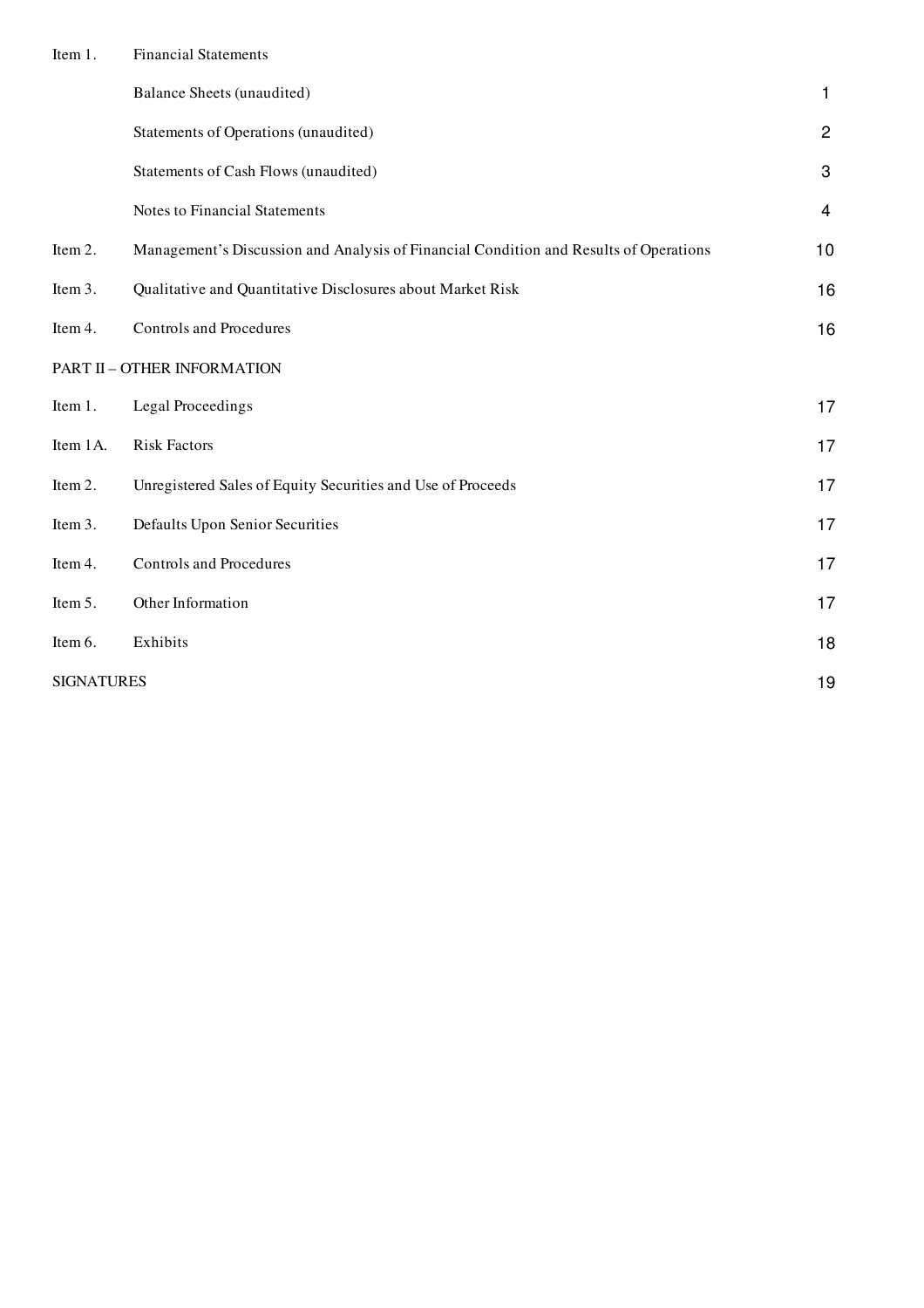### PART I – FINANCIAL INFORMATION

## ITEM 1. FINANCIAL STATEMENTS

## INFORMATION SYSTEMS ASSOCIATES, INC. BALANCE SHEETS

|                                                  | As of                     |             |  |                   |
|--------------------------------------------------|---------------------------|-------------|--|-------------------|
|                                                  | March 31, 2012            |             |  | December 31, 2011 |
|                                                  |                           | (Unaudited) |  |                   |
| <b>ASSETS</b>                                    |                           |             |  |                   |
|                                                  |                           |             |  |                   |
| <b>Current Assets</b>                            |                           |             |  |                   |
| Cash and cash equivalents                        | \$                        | 5,652 \$    |  | 988               |
| Accounts receivable                              |                           | 61,347      |  | 184,232           |
| Prepaid consulting                               |                           | 15,000      |  | 22,500            |
| Prepaid expenses                                 |                           | 18,103      |  | 16,437            |
| <b>Total Current Assets</b>                      |                           | 100,102     |  | 224,157           |
|                                                  |                           |             |  |                   |
| Property and Equipment (net)                     |                           | 40,792      |  | 52,500            |
|                                                  |                           |             |  |                   |
| <b>TOTAL ASSETS</b>                              | \$                        | 140,894 \$  |  | 276,657           |
|                                                  |                           |             |  |                   |
| LIABILITIES AND STOCKHOLDERS' EQUITY             |                           |             |  |                   |
| <b>Current Liabilities</b>                       |                           |             |  |                   |
| Accounts payable                                 | \$                        | 168,848 \$  |  | 139,609           |
| Notes payable - factoring                        |                           | 78,628      |  | 115,126           |
| Note payable - line of credit                    |                           | 36,619      |  | 35,146            |
| Note payable - insurance                         |                           | 9,370       |  | 4,174             |
| Note payable - related party                     |                           | 25,000      |  | 25,000            |
| Notes payable - convertible, net                 |                           | 211,320     |  | 274,427           |
| Accrued expenses and other liabilities           |                           | 1,270       |  | 896               |
| Deferred revenue                                 |                           |             |  |                   |
| <b>Total Current Liabilities</b>                 |                           | 531,055     |  |                   |
|                                                  |                           |             |  | 594,378           |
| Stockholders' Equity                             |                           |             |  |                   |
| Common stock-\$.001 par value, 50,000,000 shares |                           |             |  |                   |
| authorized, 30,599,417 and 28,666,084 issued     |                           |             |  |                   |
| and outstanding for 2012 and 2011, respectively  |                           | 30,599      |  | 28,666            |
| Additional paid in capital                       |                           | 3,314,796   |  | 3,164,813         |
| Accumulated deficit                              |                           | (3,735,556) |  | (3,511,200)       |
|                                                  |                           |             |  |                   |
| Total Stockholders' Equity                       |                           | (390, 161)  |  | (317, 721)        |
|                                                  |                           |             |  |                   |
| TOTAL LIABILITIES AND STOCKHOLDERS' EQUITY       | $\boldsymbol{\mathsf{S}}$ | 140,894 \$  |  | 276,657           |

The accompanying unaudited notes are an integral part of these condensed financial statements.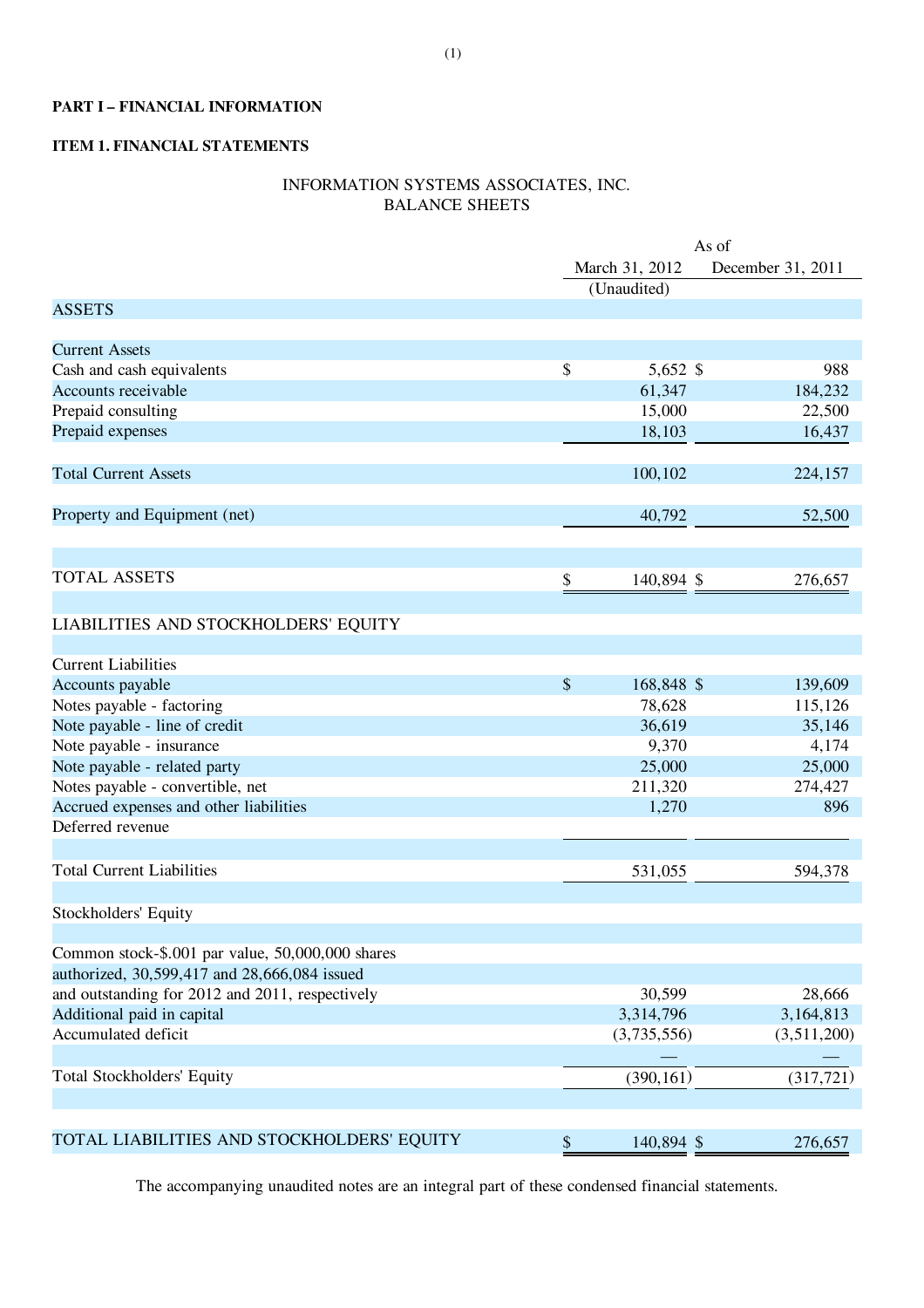## INFORMATION SYSTEM ASSOCIATES, INC. STATEMENTS OF OPERATIONS FOR THE THREE MONTHS ENDED MARCH 31, (UNAUDITED)

|                                                                      | 2012                    | 2011             |
|----------------------------------------------------------------------|-------------------------|------------------|
| Revenue                                                              | $\mathcal{S}$<br>75,595 | \$<br>127,254    |
| <b>Cost of Sales</b>                                                 | 18,873                  | 17,030           |
| <b>Gross Profit</b>                                                  | 56,722                  | 110,224          |
| <b>Operating Expenses</b>                                            |                         |                  |
| Administrative and general                                           | 76,232                  | 84,209           |
| Salaries and employee benefits                                       | 116,487                 | 142,145          |
| Professional                                                         | 67,714                  | 160,434          |
| <b>Total Operating Expenses</b>                                      | 260,433                 | 386,788          |
| (Loss) Before Other Income (Expense)                                 | (203,711)               | (276, 564)       |
| Other Income (Expense)                                               |                         |                  |
| Miscellaneous income                                                 |                         |                  |
| Interest expense                                                     | (20, 645)               | (1, 593)         |
| Total Other Income (Expense)                                         | (20, 645)               | (1, 593)         |
| Net (Loss)                                                           | (224, 356)              | (278, 157)       |
| Other Comprehensive (Loss)                                           |                         |                  |
| Unrealized gain/(loss) on securities:                                |                         |                  |
| Arising during the year                                              |                         |                  |
| Total other comprehensive (loss)                                     |                         |                  |
| Comprehensive (Loss)                                                 | (224, 356)              | (278, 157)<br>\$ |
| Basic and Fully Diluted (Loss) per Share:<br>Basic and fully diluted | \$<br>(0.01)            | \$<br>(0.01)     |
| Weighted average common shares outstanding                           | 29,288,795              | 25,593,973       |

The accompanying unaudited notes are an integral part of these condensed financial statements.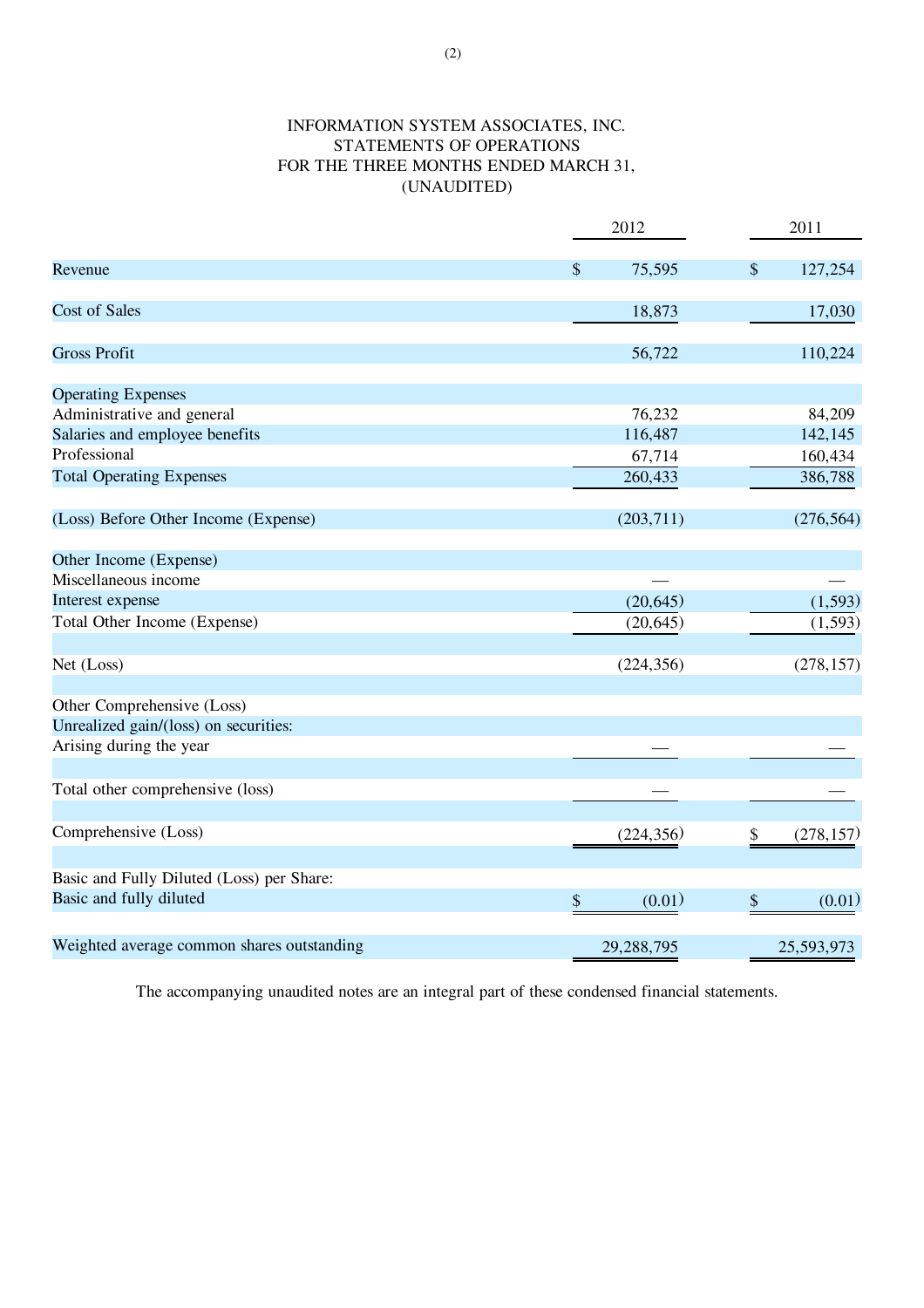## INFORMATION SYSTEMS ASSOCIATES, INC. STATEMENTS OF CASH FLOWS FOR THE THREE MONTHS ENDED MARCH 31, (UNAUDITED)

|                                                  | 2012 |            | 2011             |  |
|--------------------------------------------------|------|------------|------------------|--|
| Cash Flows from Operating Activities             |      |            |                  |  |
| Net (Loss)                                       | \$   | (224, 356) | \$<br>(278, 157) |  |
| Adjustments to reconcile net (loss) to net       |      |            |                  |  |
| cash provided from operating activities:         |      |            |                  |  |
| Depreciation and amortization                    |      | 11,708     | 2,116            |  |
| Common stock for services                        |      | 10,000     | 25,000           |  |
| Amortization of prepaid consulting               |      | 17,500     | 81,691           |  |
| Beneficial conversion feature, net of conversion |      | 1,701      |                  |  |
| Original issue discount, net of conversion       |      | 3,646      |                  |  |
| Changes in assets and liabilities                |      |            |                  |  |
| Accounts receivable                              |      | 120,516    | 18,893           |  |
| Prepaid expenses                                 |      | 1,666      | 6,833            |  |
| Accounts payable                                 |      | 29,239     | (28, 756)        |  |
| Accrued expenses and other liabilities           |      | 374        | (2, 395)         |  |
| Deferred revenue                                 |      |            | (1,250)          |  |
| Net Cash (Used in) Operating Activities          |      | (28,006)   | (176, 025)       |  |
| Cash Flows from Investing Activities             |      |            |                  |  |
| Purchase of property and equipment               |      |            | (3,964)          |  |
| Net Cash (Used In) Investing Activities          |      |            | (3,964)          |  |
| Cash Flows from Financing Activities             |      |            |                  |  |
| Proceeds from line of credit                     |      | 2,158      |                  |  |
| Payments made on line of credit                  |      | (685)      | (11, 414)        |  |
| Proceeds from accounts receivable financing      |      | 99,059     |                  |  |
| Payments on accounts receivable financing        |      | (135, 558) |                  |  |
| Net proceeds from insurance financing            |      | 5,196      | (4, 643)         |  |
| Proceeds from convertible notes                  |      | 62,500     |                  |  |
| Proceeds from issuance of stock                  |      |            | 155,000          |  |
| Net Cash Provided by Financing Activities        |      | 32,670     | 138,943          |  |
| Net Change in Cash and Cash Equivalents          |      | 4,664      | (41,046)         |  |
| Cash and Cash Equivalents at Beginning of period |      | 988        | 70,326           |  |
| Cash and Cash Equivalents at End of Period       |      | 5,652      | \$<br>29,280     |  |
|                                                  |      |            |                  |  |

The accompanying unaudited notes are an integral part of these condensed financial statements.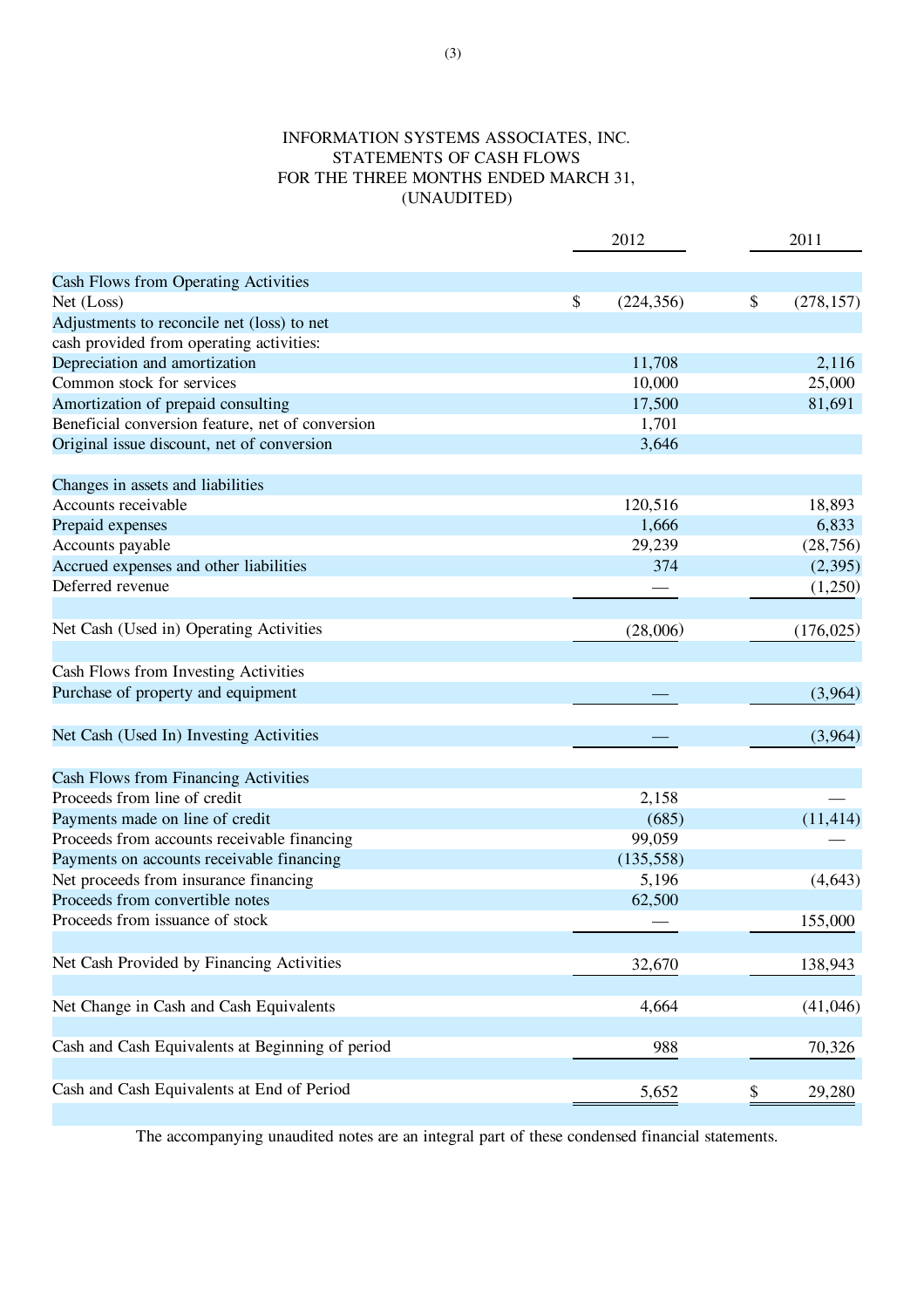## NOTE 1 – NATURE OF OPERATIONS, BASIS OF PRESENTATION AND SUMMARY OF SIGNIFICANT ACCOUNTING POLICIES

#### Business Activity

Information Systems Associates, Inc. (Company) was incorporated under the laws of the State of Florida on May 31, 1994. The Company provides Mobile Data Center Management™ systems and turnkey data center management solutions to customers. Our products and services include data center asset/inventory management, data center management software and data center data collection. Utilizing its proprietary and patented technology, OSPI® (On Site Physical Inventory®), customers are able to manage data centers on a mobile basis, bringing data center management out of the office and into the data center.

The accompanying unaudited condensed consolidated financial statements have been prepared in accordance with accounting principles generally accepted in the United States of America and with the rules and regulations of the U.S Securities and Exchange Commission for interim financial information. Accordingly, they do not include all of the information and footnotes required by accounting principles generally accepted in the United States of America for complete financial statements. The unaudited condensed consolidated financial statements reflect all normal recurring adjustments, which, in the opinion of management, are considered necessary for a fair presentation of the results for the periods shown. The results of operations for the periods presented are not necessarily indicative of the results expected for the full fiscal year or for any future period. The information included in these unaudited condensed consolidated financial statements should be read in conjunction with Management's Discussion and Analysis and Plan of Operation contained in this report and the audited consolidated financial statements and accompanying notes included in the Company's Annual Report on Form 10-K for the year ended December 31, 2011.

#### Recent Accounting Pronouncements

Accounting Standards Updates which were not effective until after March 31, 2012 are not expected to have a significant effect on the Company's condensed consolidated financial position or results of operations.

#### Use of Estimates

The preparation of financial statements in conformity with generally accepted accounting principles requires management to make estimates and assumptions that affect the reported amounts of assets and liabilities at the date of the financial statements, and the reported amounts of revenues and expenses during the reporting period. Actual results could differ from those estimates.

#### Reclassifications

Certain reclassifications may have been made to the prior period financial statements presented to conform to March 31, 2012 financial statement content. Such reclassifications have no effect on reported income.

#### Convertible Debt

In accordance with ASC 470-20, the Company calculated the value of any beneficial conversion features embedded in its convertible debts. If the debt is contingently convertible, the intrinsic value of the beneficial conversion feature is not recorded until the debt becomes convertible.

Convertible debts are split into two components: a debt component and a component representing the embedded derivatives in the debt. The debt component represents the Company's liability for future interest coupon payments and the redemption amount. The embedded derivatives represent the value of the warrant that debt holders have to convert into ordinary shares of the Company. If the number of shares that may be required to be issued upon conversion of the convertible debt is indeterminate, the embedded conversion option of the convertible debt is accounted for as a derivative instrument liability rather than equity in accordance with ASC 815-40.

The debt component of the convertible debt is measured at amortized cost and therefore increases as the present value of the interest coupon payments and redemption amount increases, with a corresponding charge to interest. The debt component decreases by the cash interest coupon payments made. The embedded derivatives are measured at fair value at each balance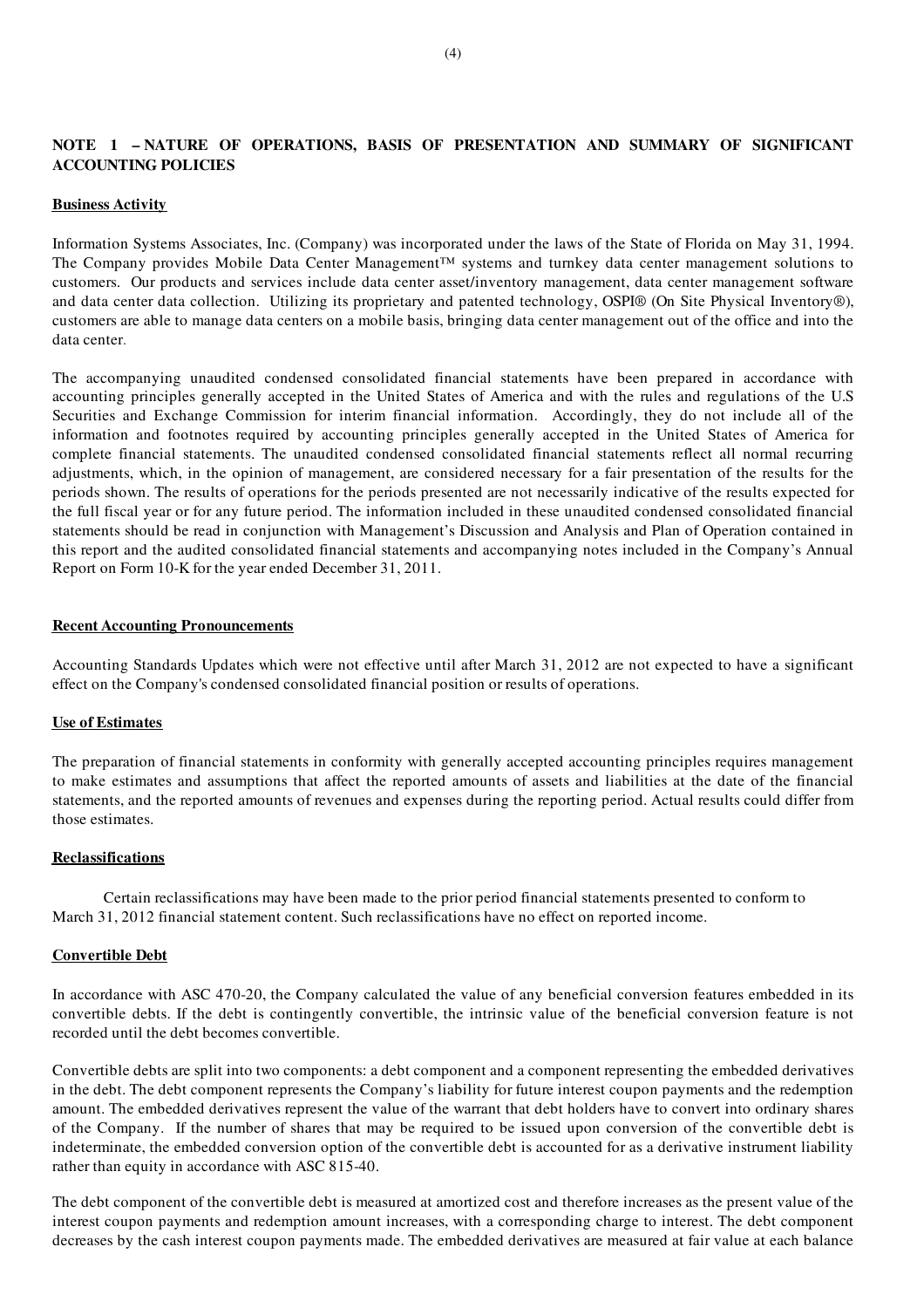sheet date, and the change in the fair value is recognized in the income statement.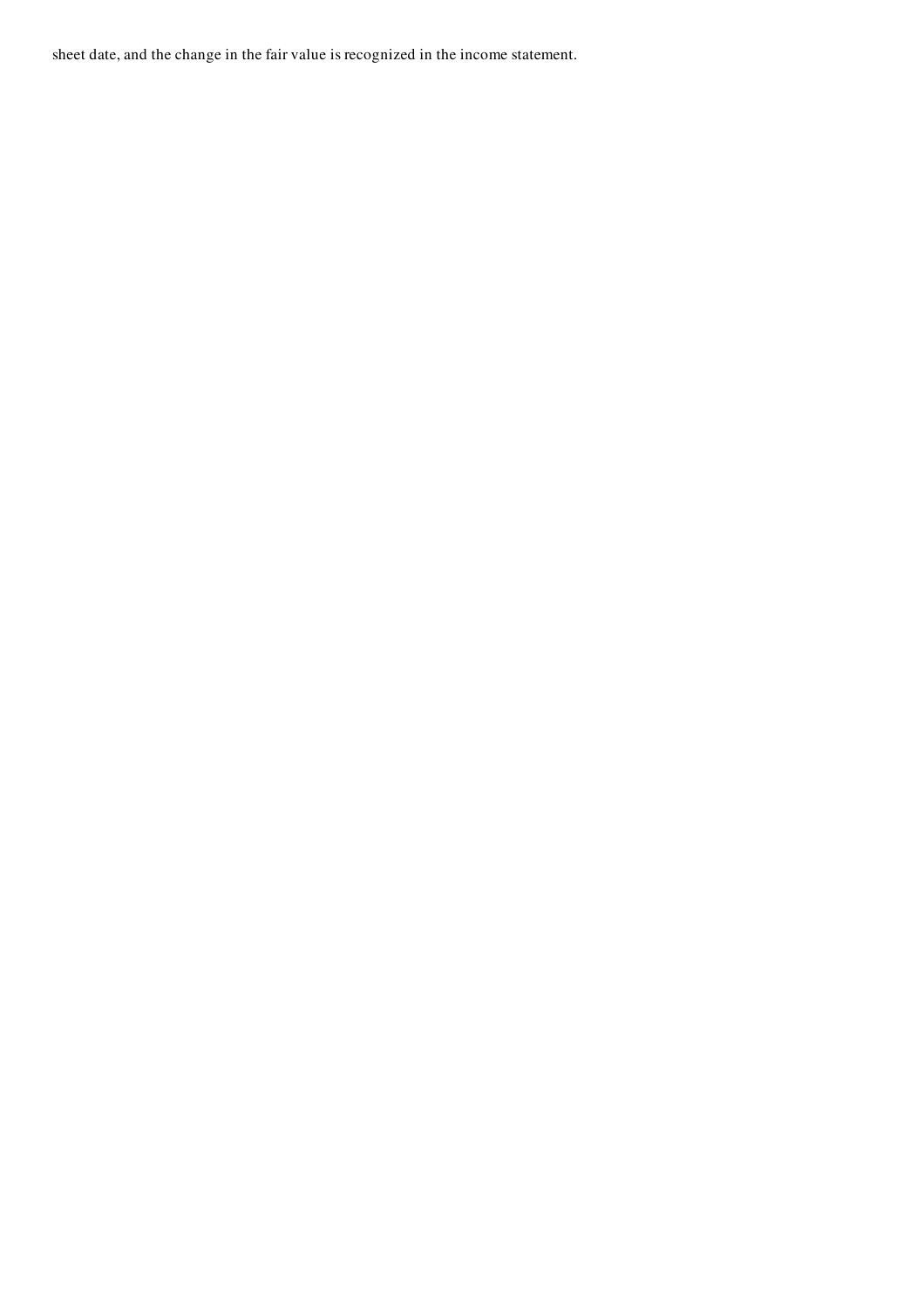#### NOTE 2 – GOING CONCERN

As reflected in the accompanying financial statements, the Company had a net operating loss for the three months ended March 31, 2012 of \$224,356. The total accumulated deficit as of March 31, 2011 was \$3,735,556. The ability of the Company to continue as a going concern is dependent on the Company's ability to further implement its business plan and raise additional capital. On February 24, 2012, management received \$62,500 in exchange for convertible notes amounting to \$68,750 and warrants to purchase 687,500 shares of the Company's common stock. The financial statements do not include any adjustments that might be necessary if the Company is unable to continue as a going concern.

#### NOTE 3 – CASH AND CASH EQUIVALENTS

|                                         | As of |           |  |              |  |
|-----------------------------------------|-------|-----------|--|--------------|--|
|                                         |       | March 30, |  | December 31, |  |
|                                         | 2012  |           |  | 2011         |  |
| Wells Fargo (FDIC insured to \$250,000) |       | 5,475     |  | 81           |  |
| Petty cash                              |       | 177       |  |              |  |
| Total cash and cash equivalent          |       | 5.652     |  | 988          |  |

#### NOTE 4 – COMPUTER SOFTWARE DEVELOPED FOR INTERNAL USE

Version 3 of the Company's "On Site Physical Inventory" (OSPI) product is currently under development and has been released. The Company has capitalized the cost of the OSPI software using FASB Accounting Standards Codifications 350- 40 "Internal Use Software" as follows:

|                                | 2011   | 2010   |
|--------------------------------|--------|--------|
| Development costs              | 36,022 | 36,033 |
| Less: accumulated amortization | 18.011 | 9005   |
|                                | 18.01° |        |

#### NOTE 5 – PROPERTY AND EQUIPMENT

|                                                | As of                 | As of             |
|------------------------------------------------|-----------------------|-------------------|
|                                                | <b>March 31, 2012</b> | December 31, 2011 |
| Computer software (developed)                  | 36,022<br>\$          | 36,022<br>\$      |
| Computer software (purchased)                  | 590                   | 590               |
| Web site development                           | 10,072                | 10,072            |
| Furniture, fixtures, and equipment             | 40,712                | 40,712            |
| Leasehold improvements                         | 1,664                 | 1,664             |
|                                                | 89,060                | 89,060            |
| Less accumulated depreciation and amortization | 48,268                | 36,560            |
|                                                | 40,792                | 52,500            |
|                                                |                       |                   |

Depreciation and amortization expense for property and equipment was \$11,708 and \$2,116 for the three months ended March 31, 2012 and 2011, respectively.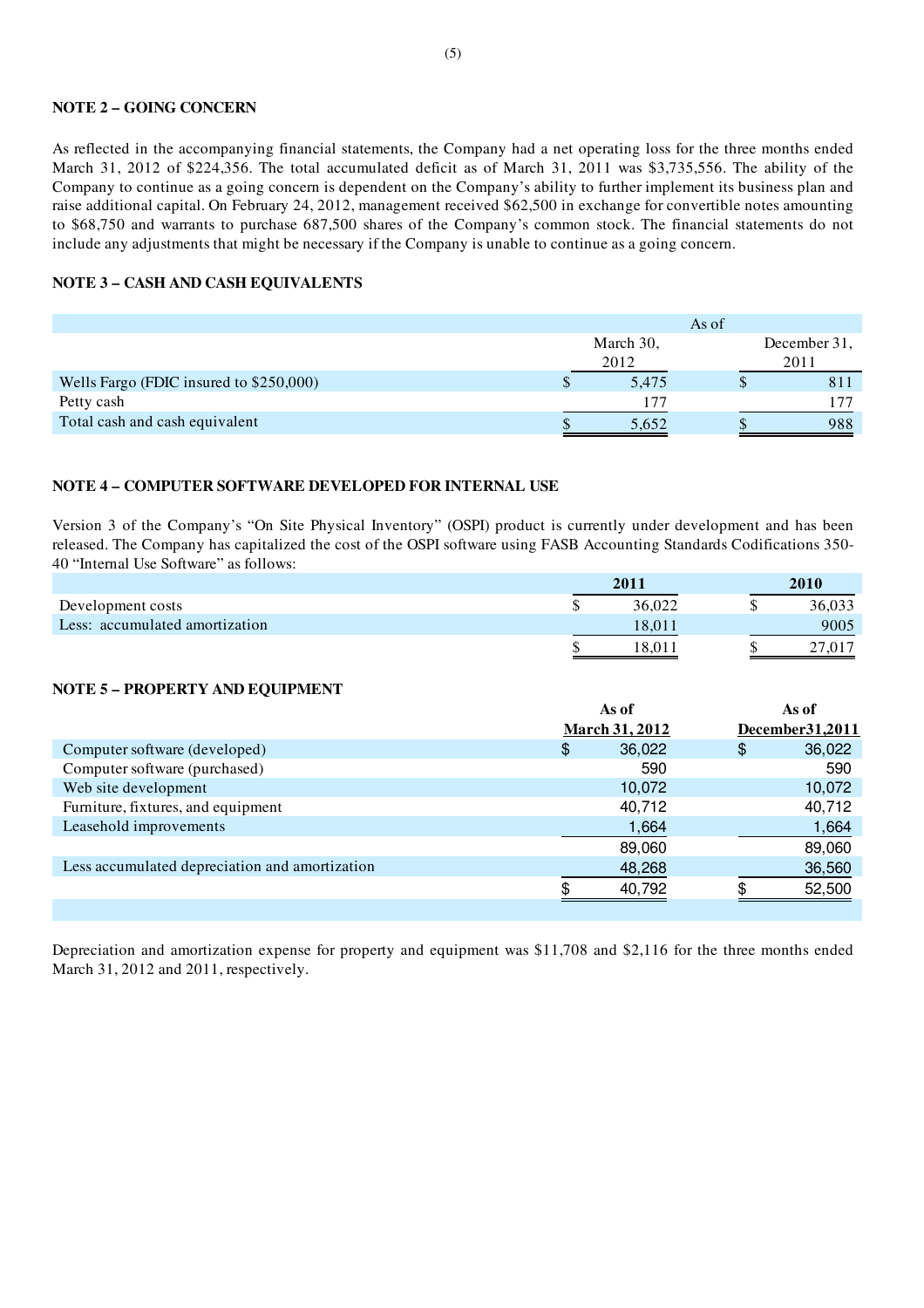#### NOTE 6 – NOTE PAYABLE – FACTORING

On December 12, 2011, the Company entered into a purchase and sale agreement with a third party account receivable factoring company. The agreement continues in effect as long as there is an outstanding balance owed by the Company. The agreement requires a payment of  $3\%$  for the first thirty days and  $1/10$  of 1 percent thereafter on the face amount of the accounts receivable financed. The balance at March 31, 2012 and December 31, 2011 was \$78,628 and \$115,126, respectively.

#### NOTE 7 – NOTE PAYABLE – LINE OF CREDIT

The Company has a line of credit with Wells Fargo Bank. The line of credit provides for borrowings up to \$40,000. The balance as of March 31, 2012 and December 31, 2011 was \$36,619 and \$35,146, respectively. The interest rate is the Prime Rate plus 3%. The President of the Company is a personal guarantor on the line of credit.

#### NOTE 8 – NOTE PAYABLE – RELATED PARTY

On October 26, 2011, the Company entered into a promissory note with the Company's Chief Operating Officer in the amount of \$100,000. The note required a one-time interest payment of \$5,000 with the balance of the proceeds of \$95,000 released to the Company. The note required that all receipt of funds by the Company over \$999 be applied to reduce the principal of the note. The note was paid in full on December 15, 2011.

On May 28, 2011, the Company's Chairman and Chief Executive Officer advanced the Company \$25,000 in exchange for a promissory note, bearing an annual interest of 6% and a repayment term of seven months, in order to fund the working capital needs of the Company. On January 1, 2012, the note was extended for 12 months. As of March 31, 2012, accrued interest of \$1,279 is due on the note.

#### NOTE 9 – NOTES PAYABLE – CONVERTIBLE

On July 15 and July 18, 2011, the Company received a total of \$250,000 from two accredited investors in exchange for one year original issue discount notes in the aggregate amount of \$275,000, convertible into the Company's common stock at a conversion rate of \$0.10 per share and bearing interest of  $10\%$ , plus five-year warrants to purchase 2,500,000 shares of the Company's common stock at an exercise price of \$0.10 per share. The market value of the stock at the date of issuance of the warrants was \$0.10. The warrants are issued as a result of a financing transaction and contain a beneficial conversion feature. On March 6, 2012, one of the convertible notes in the amount of \$146,361 was converted into 1,833,333 shares of common stock. On the remaining note, the Company determined there was an \$0.01 intrinsic value associated with beneficial conversion feature. This feature is valued at \$13,750 and is being amortized as interest expense with the corresponding amount be added to the carry value of the note.

On February 24, 2012, the Company received \$62,500 from one accredited investor in exchange for a one year original issue discount note in the amount of \$68,750 convertible into the Company's common stock at a conversion rate of \$0.05 per share at an interest rate of 10% plus five-year warrants to purchase 687,500 shares of the Company's common stock at an exercise price of \$0.10 per share. The Company determined there was an \$0.03 intrinsic value associated with beneficial conversion feature on this note. This feature is valued at \$41,667 and is being amortized as interest expense with the corresponding amount be added to the carry value of the note.

Original issue discount in the amount of \$19,445 is being expensed as interest over the term of the notes. For the three months ending March 31, 2012, the Company has recorded interest expense in the amount of \$6,146.

As of March 31, 2012, the balance on the outstanding convertible notes was \$211,320.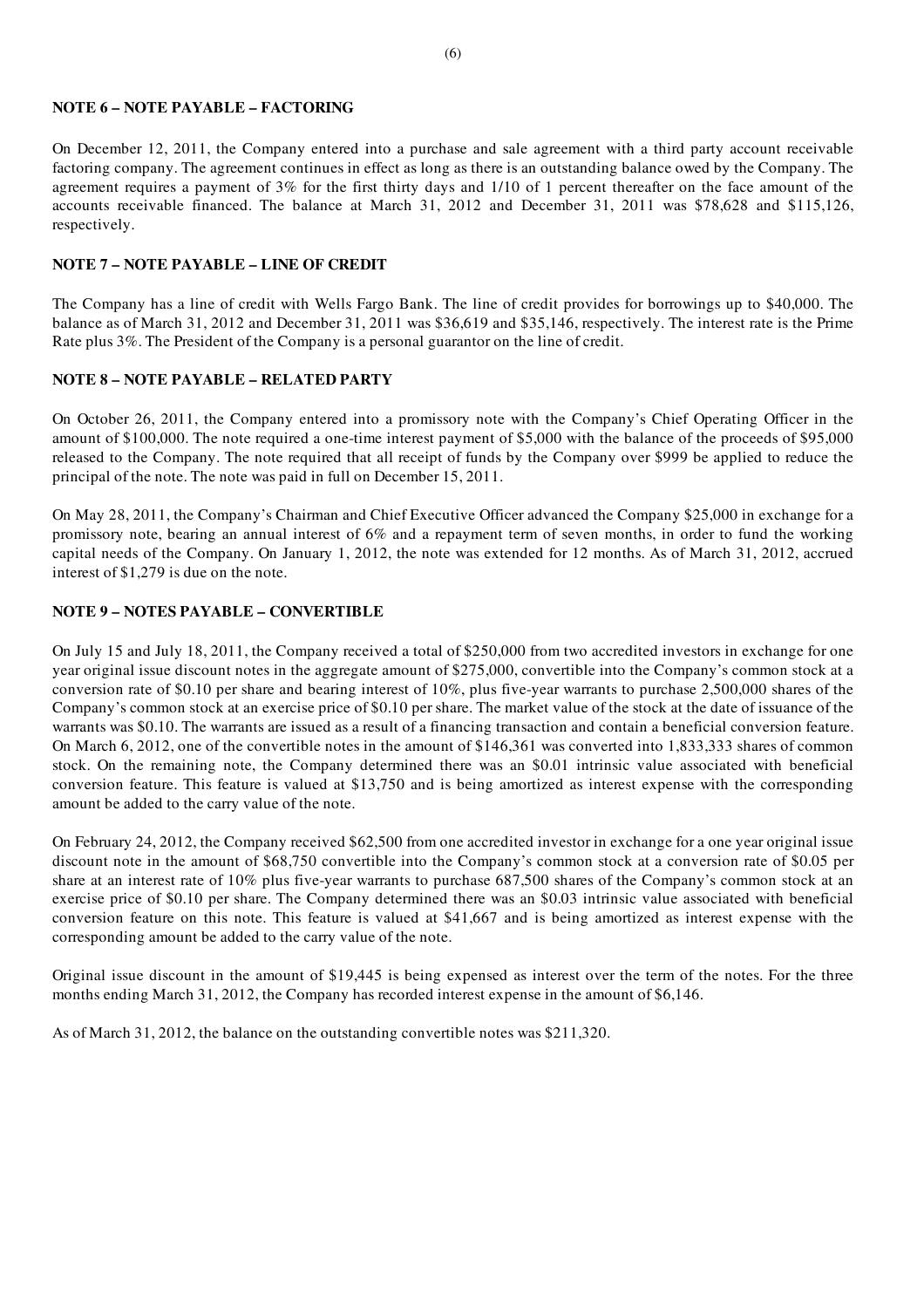#### NOTE 10 – NOTE PAYABLE - INSURANCE

On August 31, 2011, the Company incurred short term financing for the purchase of insurance. The note was for \$9,813. The interest rate on the debt is 4.96% and is scheduled to be repaid by May 31, 2012.

On February 28, 2011, the Company incurred short term financing for the purchase of worker's compensation insurance. The note was for \$3,353. Payments require a monthly service fee of \$4 in lieu of a state interest rate.

On March 1, 2012, the Company incurred additional short term financings of \$8,581 for the purchase of insurance. The interest rate on the financing was 6.96% and will mature in February 2013.

As of March 31, 2012, the balance on all notes for insurance financing was \$9,370.

#### NOTE 11 – INCOME TAXES

The Company files income tax returns in the U.S. federal jurisdiction and various states. The Company is no longer subject to U.S. federal or state income tax examinations by tax authorities for years before 2007. None of the tax years subject to examination are currently under examination by a tax authority and the Company has not received notice of the intent by any tax authority to commence an examination.

Income taxes are provided in accordance FASB ASC 740 "Income Taxes". A deferred tax asset or liability is recorded for all temporary differences between financial and tax and net operating loss carry forwards. Deferred tax assets are reduced by a valuation allowance when, in the opinion of management, it is more likely than not that some portion or the entire deferred tax asset will not be realized. Deferred tax assets and liabilities are adjusted for the effect of changes in tax laws and rates on the date of enactment.

#### NOTE 12 – NET (LOSS) PER SHARE

Basic earnings per share (EPS) is computed by dividing net (loss) by the weighted average number of common shares outstanding. The dilutive EPS adds the dilutive effect of stock options, warrants and other stock equivalents. During the three months ended March 31, 2012, outstanding warrants to purchase an aggregate of 1,487,500 shares of stock were excluded from the computation of dilutive earnings per share because the inclusion would have been anti-dilutive.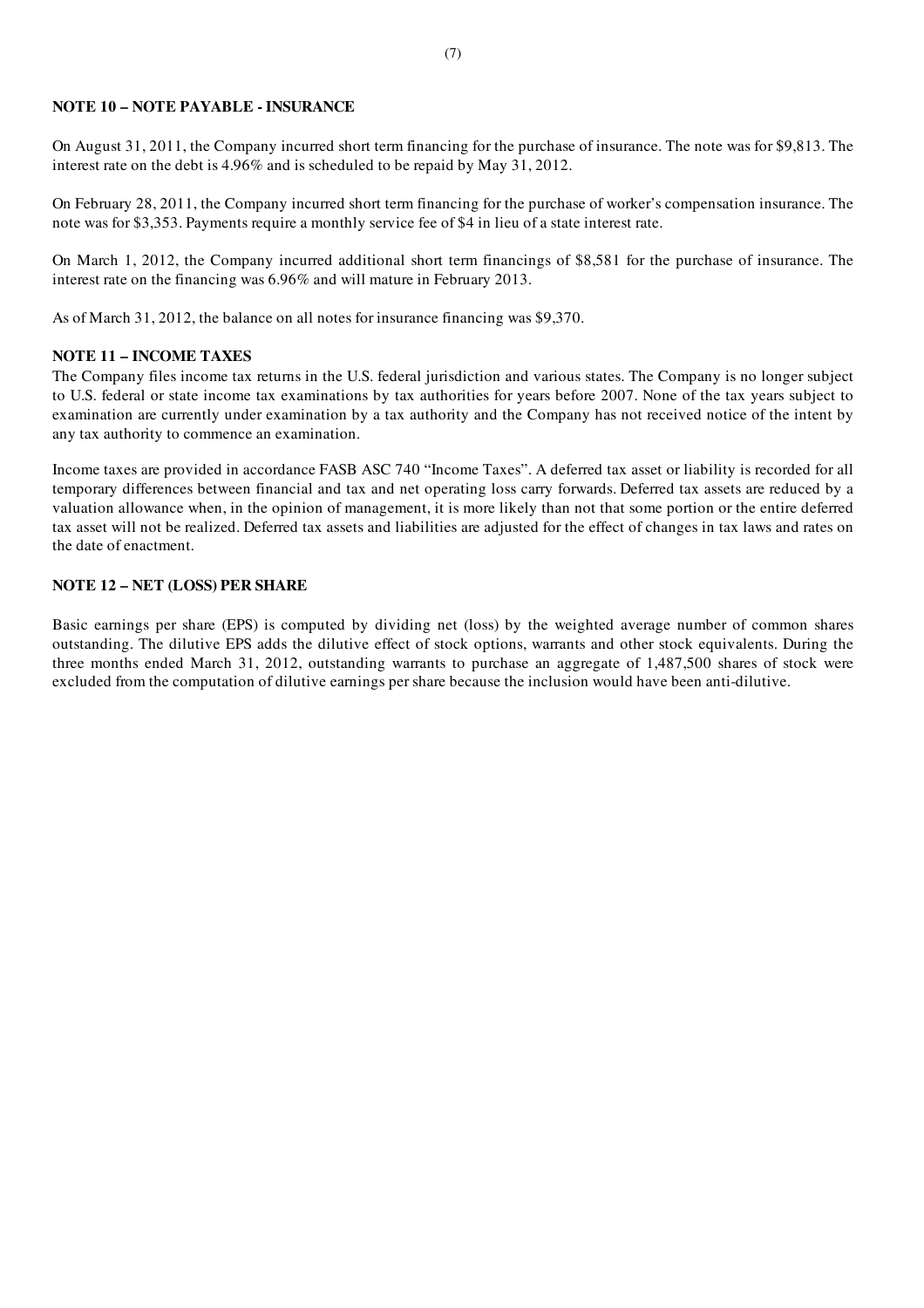#### NOTE 13 – SUPPLEMENTAL CASH FLOW INFORMATION

Supplemental disclosures of cash flow information for the three months ended March 31, 2012 and 2011 is summarized as follows:

Cash paid during the periods for interest and income taxes:

|              |     | 2012                     | $\mathbf{201}$ |
|--------------|-----|--------------------------|----------------|
| Income taxes |     | $\overline{\phantom{a}}$ |                |
| Interest     | . . | 20,624                   | $\sim$<br>440  |

#### NOTE 14 – OPERATING LEASE

On April 25, 2011, the Company entered into a 3 year escalating lease agreement for 1,352 square feet commencing July, 2011. The monthly rental rate is \$1,800, \$1,920 and \$2,040 for the lease years ending July 31, 2012, 2013 and 2014, respectively. The Company incurred \$1,664 in leasehold improvements prior to occupancy and paid a security deposit of \$1,800.

The Company terminated its prior lease on June 30, 2011 which required monthly lease payment of \$1,278 per month.

On September 19, 2011, the Company entered into a 1 year sublease for 2,000 square feet in Las Vegas, Nevada. The sublease commenced on October 15, 2011 and requires monthly payments of \$3,000. A security deposit of \$3,000 was paid to the landlord.

Rent expense for the three months ended March 31, 2012 and 2011 was \$16,854 and \$3,834, respectively.

#### NOTE 15 – COMMON STOCK

On March 6, 2012, a convertible note in the amount of \$146,361 was converted into 1,833,333 shares of common stock.

On January 6, 2012, the Company issued 100,000 shares of common stock to one accredited investor in exchange for \$10,000.

In May 2011, the Company issued 500,000 shares of common stock to three accredited investors in exchange for \$50,000.

In January 2011, the Company issued 50,000 shares of common stock in exchange for \$5,000 in a private placement with an accredited investor.

In January 2011, the Company issued 3,000,000 shares of common stock in exchange for \$150,000 in a private placement with its new director and Chief Operating Officer.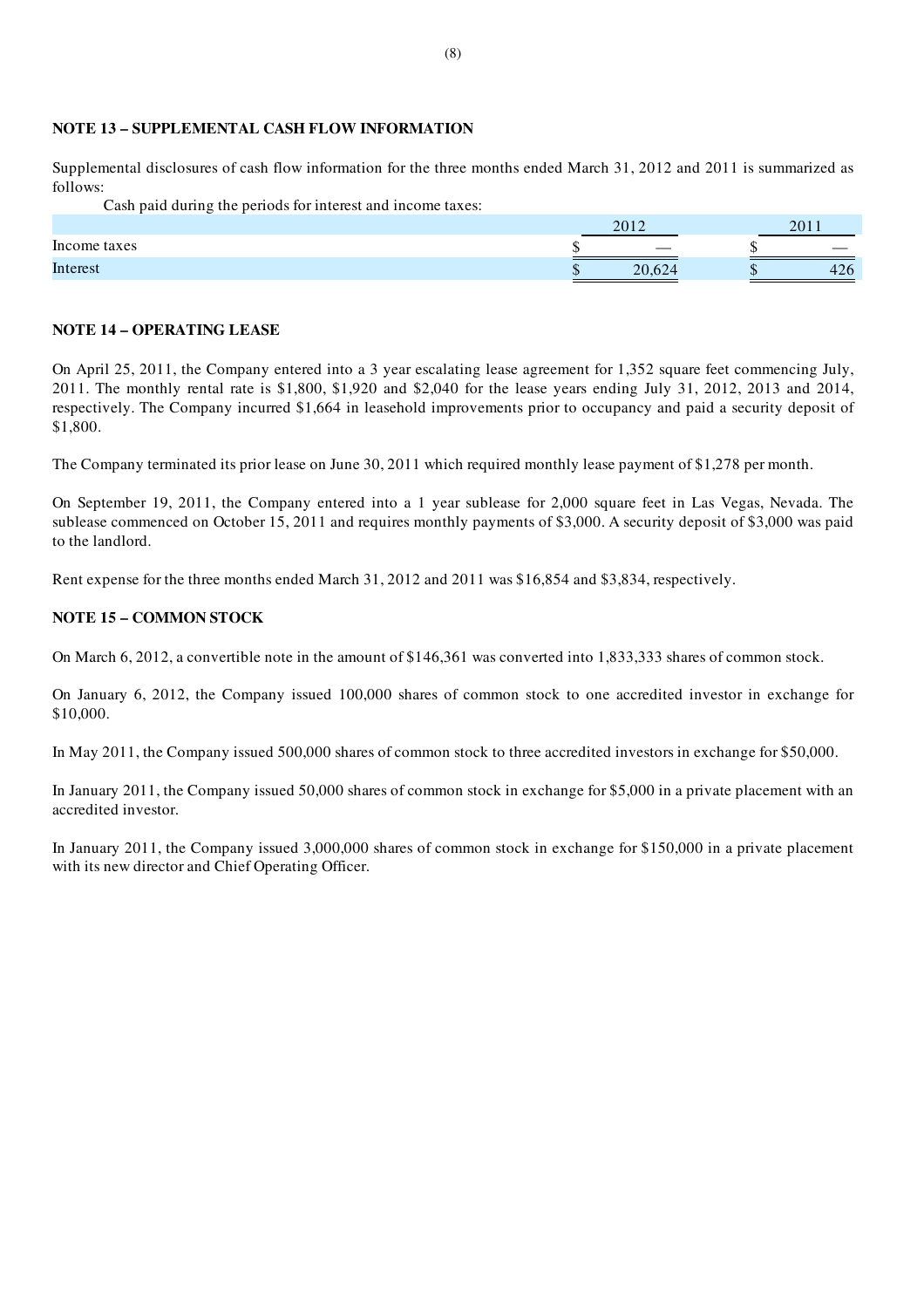#### NOTE 16– SHARE BASED PAYMENTS FOR SERVICES

In January 2012, the Company issued 100,000 shares of common stock to an independent director in payment of director fees for the coming year. The shares were value at \$0.10 per share based upon the market value of the Company's common stock on the date of the grant.

On December 31, 2011, the Company issued 500,000 shares of common stock to its Chief Operating Officer in payment for services for the three months ended December 31, 2011.

On July 14, 2011, the Company issued 250,000 shares of common stock to one accredited investor in exchange for \$25,000.

On July 1, 2011, the Company issued 500,000 shares of common stock to its Chief Operating Officer in payment for services for the three months ended September 30, 2011.

In June 2011, the Company issued 200,000 shares of common stock to its two independent directors in payment of director fees for the coming year. The shares were value at \$0.10 per share based upon the market value of the Company's common stock on the date of the grant.

In May 2011, the Company issued 100,000 shares of common stock in connection with a one year financial communications agreement. The shares were valued at \$0.10 per share based upon the market value of the Company's common stock on the date of the grant.

On April 2, 2011, the Company issued 300,000 shares of common stock in connection with a one year investor relations agreement. The shares were valued at \$0.10 per share based upon the market value of the Company's common stock on the date of the grant.

On April 1, 2011, the Company issued 500,000 shares of common stock to its Chief Operating Officer in payment for services for the three months ended September 30, 2011.

In January 2011, the Company issued 500,000 shares of common stock to its Chief Operating Officer in payment for services for the three months ended March 31, 2011.

To determine the valuation of the options, FASB Accounting Standards Codification 718, "Compensation – Stock Compensation" requires a valuation technique to estimate the fair value of the options issued. The Black-Sholes Model incorporates the various characteristics for proper valuation. Using the Black-Sholes model, the Company assessed the value of the outstanding options at December 31, 2011. The Company determined that due to the lack of a marketability of the Company's stock, no adjustments were deemed material to the financial statements. As of December 31, 2011, there were 800,000 options outstanding.

Following is a summary of the status of options outstanding for the three months ending March 31, 2012 and 2011, respectively:

|                     | For the Three Months Ended<br>March 31, 2012 |    |                       | For the Three Months Ended<br>March 31, 2011 |    |                       |  |
|---------------------|----------------------------------------------|----|-----------------------|----------------------------------------------|----|-----------------------|--|
|                     |                                              |    | Weighted Average      |                                              |    | Weighted Average      |  |
|                     | <b>Shares</b>                                |    | <b>Exercise Price</b> | <b>Shares</b>                                |    | <b>Exercise Price</b> |  |
| Outstanding at      |                                              |    |                       |                                              |    |                       |  |
| beginning of period | 800,000                                      | \$ | 0.10                  | 15,000,000                                   | \$ | 3.00                  |  |
| Granted             | 687,500                                      |    | 0.10                  |                                              |    |                       |  |
| Exercised           |                                              |    |                       |                                              |    |                       |  |
| Forfeited           |                                              |    |                       |                                              |    |                       |  |
| Expired             |                                              |    |                       |                                              |    |                       |  |
| Outstanding at end  |                                              |    |                       |                                              |    |                       |  |
| of period           | 1,487,500                                    | \$ | 0.10                  | 15,000,000                                   | S  | 3.00                  |  |
| Exercisable at end  |                                              |    |                       |                                              |    |                       |  |
| of period           | 487,500                                      | \$ | 0.10                  | 15,000,000                                   | \$ | 3.00                  |  |
| Outstanding         |                                              |    |                       |                                              |    |                       |  |
| Waighted gyarage    |                                              |    |                       |                                              |    |                       |  |

Weighted average remaining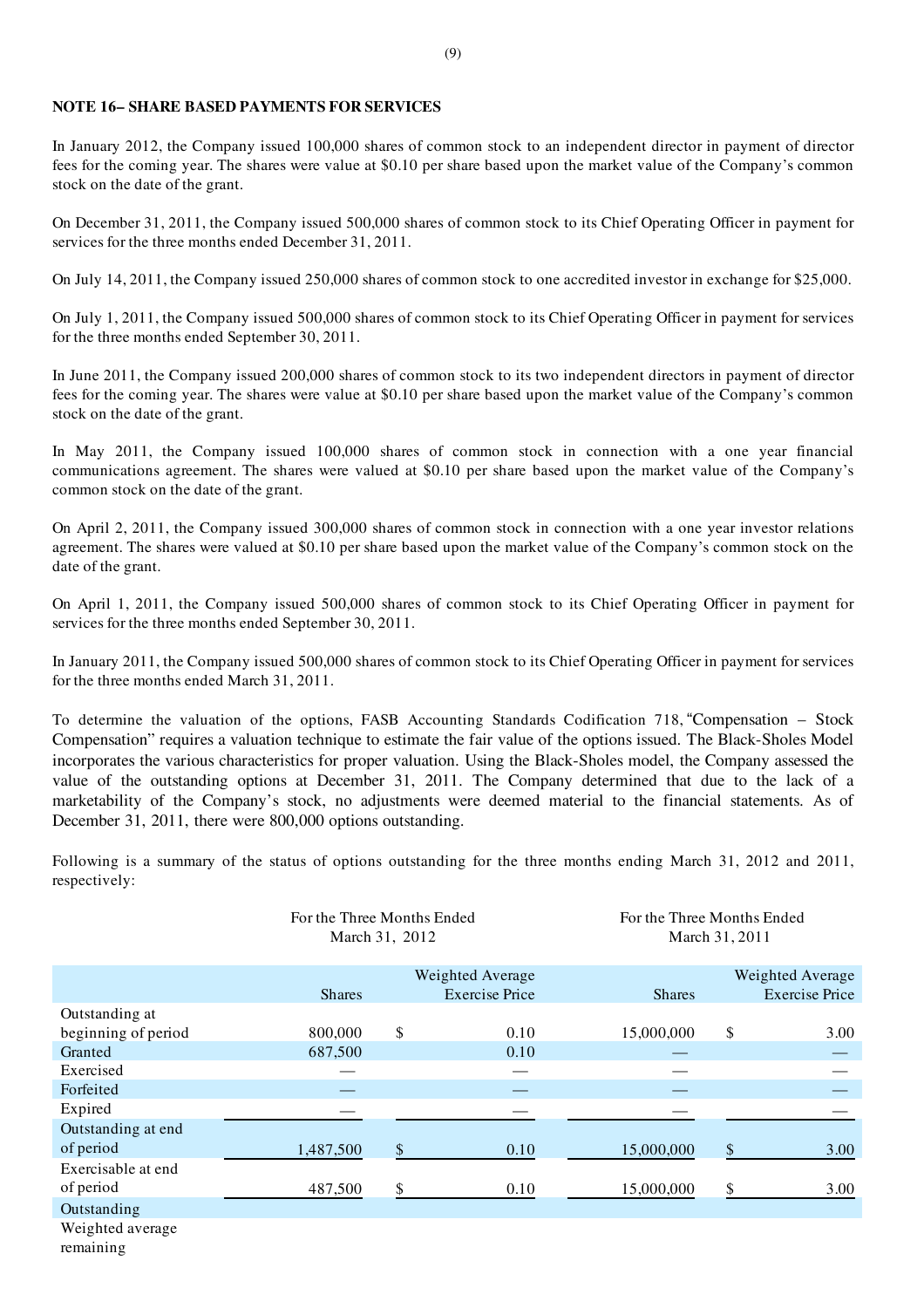| contractual term                          |  | 0.10 |  | 1.09 |
|-------------------------------------------|--|------|--|------|
| Aggregated                                |  |      |  |      |
| intrinsic value                           |  |      |  |      |
| Weighted average<br>grant date fair value |  | N/A  |  | N/A  |
| Exercisable                               |  |      |  |      |
| Weighted average                          |  |      |  |      |
| remaining                                 |  |      |  |      |
| contractual term                          |  | 0.10 |  | 1.09 |
| Aggregated                                |  |      |  |      |
| intrinsic value                           |  |      |  |      |
|                                           |  |      |  |      |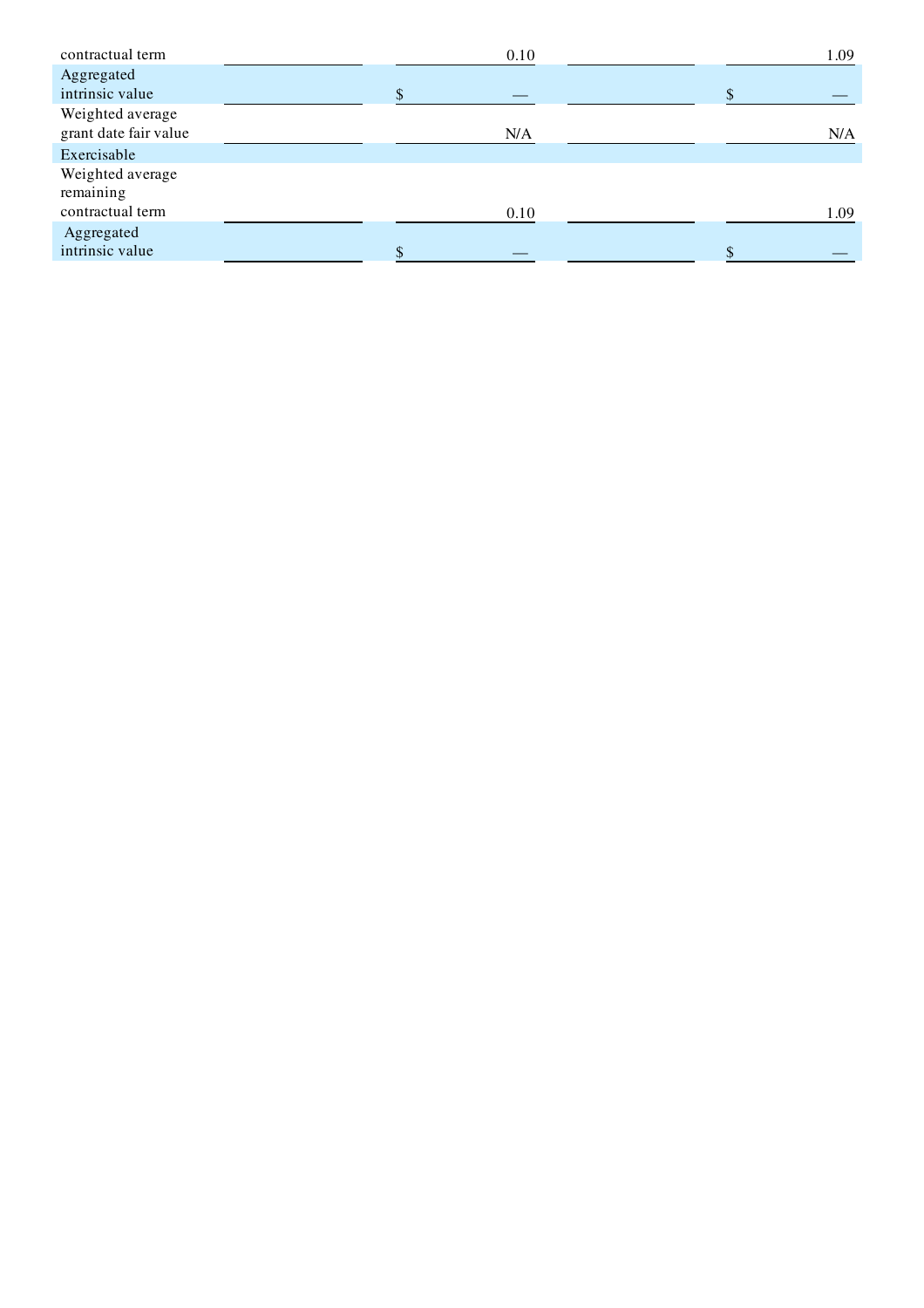#### ITEM 2. MANAGEMENT'S DISCUSSION AND ANALYSIS OF FINANCIAL CONDITION AND RESULTS OF **OPERATIONS**

As used herein the terms "we", "us", "our", the "Registrant," "ISA" and the "Company" means, Information Systems Associates, Inc., a Florida corporation.

#### GENERAL DESCRIPTION OF BUSINESS

#### BUSINESS OVERVIEW

We have been in business since May of 1994. During the first twelve (12) years of operation, the primary focus of the business was to offer for sale, through ISA's Value Added Reseller Agreements in place in several of the industry leaders, software products and services that allow companies to track and manage assets, primarily in the realm of corporate real estate and corporate IT network infrastructure including equipment maintained in corporate data centers. We refer to our product and services suite as asset management solutions. Our solutions reduced sourcing, procurement and tracking costs, improve tracking of data center assets.

In 1995, we became a Business Partner (a/k/a Value Added Reseller) with Avocent Huntsville Corp. (formerly Aperture Technologies Inc. of Stamford, CT) Huntsville, AL. At that time, Avocent's Data Center Management tools ("System"), was one of the leading solutions in the IT field. For more than five years, Avocent Huntsville Corp. provided enterprise asset management solutions to customers in the United States, Europe and Asia and Pacific Rim. During this same timeframe, we offered Advocent's enterprise asset management solutions to customers and prospects in North America.

The typical Value Added Reseller Agreement allows the vendor's partner/subcontractor (in this case ISA) the ability to offer to its client's and prospects a Commercial Off The Shelf (COTS) software solution to address a particular business problem. The primary focus of ISA's business is working data center operations and data center facilities departments to identify and then implement a software solution which addresses their needs based upon extensive research done prior to the selection and culminating in the purchase by the client and implementation by ISA of the chosen solution.

All of the products listed under our Value Added Reseller relationships (Vista, Vision FM, and RACKWISE DCM) are products developed by third parties.

The products obtained from third parties are done so through executed Value Added Reseller Agreements. Although each of the vendor's agreements differs to some degree, the basic understandings are the same. Information Systems Associates, Inc. is authorized by each of the vendors to offer the vendor's software as solutions to Information Systems Associates' clients. In return, Information Systems Associates Inc. receives a commission on the sale of the software. The percentage ranges between twenty (20) and thirty (35) percent of the sale. The Company also may provide pre-sales support services to the vendor's clients. In addition, Information Systems Associates, Inc. implements the software solution and provides training to its clients. On an ongoing basis, ISA can and does provide additional consulting services beyond those provided initially to the client.

The need for a better way to capture corporate IT asset information became evident to ISA's management team. After reviewing the methods and technology in use at that time  $(1<sup>st</sup>$  Quarter 2006) for the purpose of data collection, it was decided within ISA to define a data collection process and subsequently to design and build a software solution capable of delivering quality data (output) through the use of programming techniques that incorporated many of the much needed features and capabilities, especially real time data validation. The result was that by year end of 2007 ON SITE PHYSICAL **INVENTORY**<sup>®</sup> (OSPI®) was available for resale.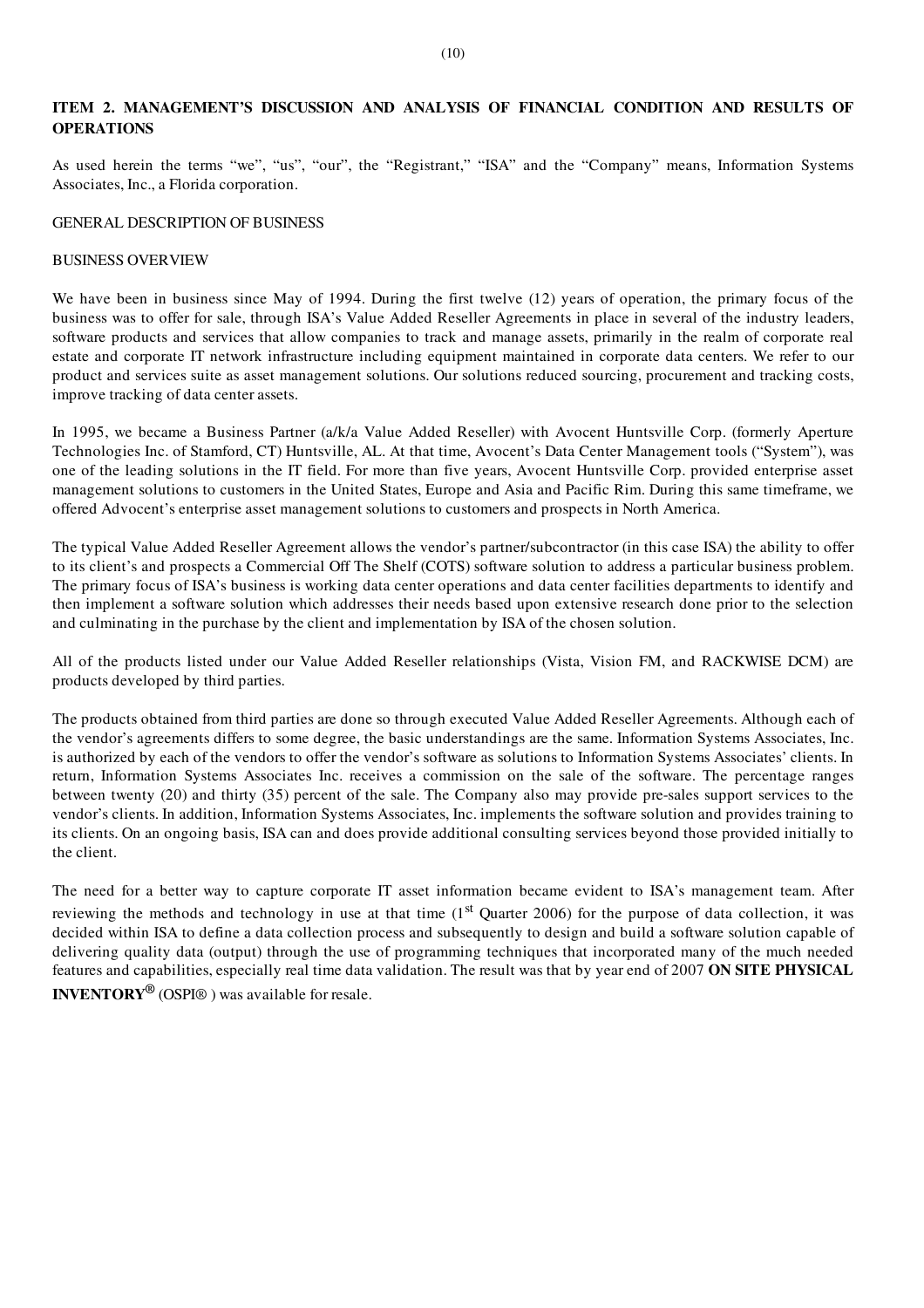#### RELATED SERVICES

In connection with our software offerings, we provide the following services to our customers:

#### **Consulting**

A significant number of our customers request our advice regarding their business and technical processes, often in conjunction with a scoping exercise conducted both before and after the execution of a contract. This advice can relate to development or streamline assorted business processes, such as sourcing or procurement activities, assisting in the development of technical specifications, and recommendations regarding internal workflow activities.

#### Customization and Implementation

Based generally upon the up-front scoping activities, we are able to customize our solutions as required to meet the customer's particular needs. This process can vary in length depending on the degree of customization, the resources applied by the customer and the customer's business requirements. We work closely with our customers to ensure that features and functionality meet their expectations. We also provide the professional services work required for the implementation of our customer solutions, including loading of data, identification of business processes, and integration to other systems applications.

#### Training

Upon completion of implementation (and often during implementation), we train customer personnel to utilize our Solutions through our administrative tools. Training can be conducted in one-on-one or group situations. We also conduct "train the trainer" sessions.

#### Maintenance and Support

We provide regular software upgrades and ongoing support to our customers.

We have been providing consulting, customization and implementation, training, maintenance and support services to our customers since 1994.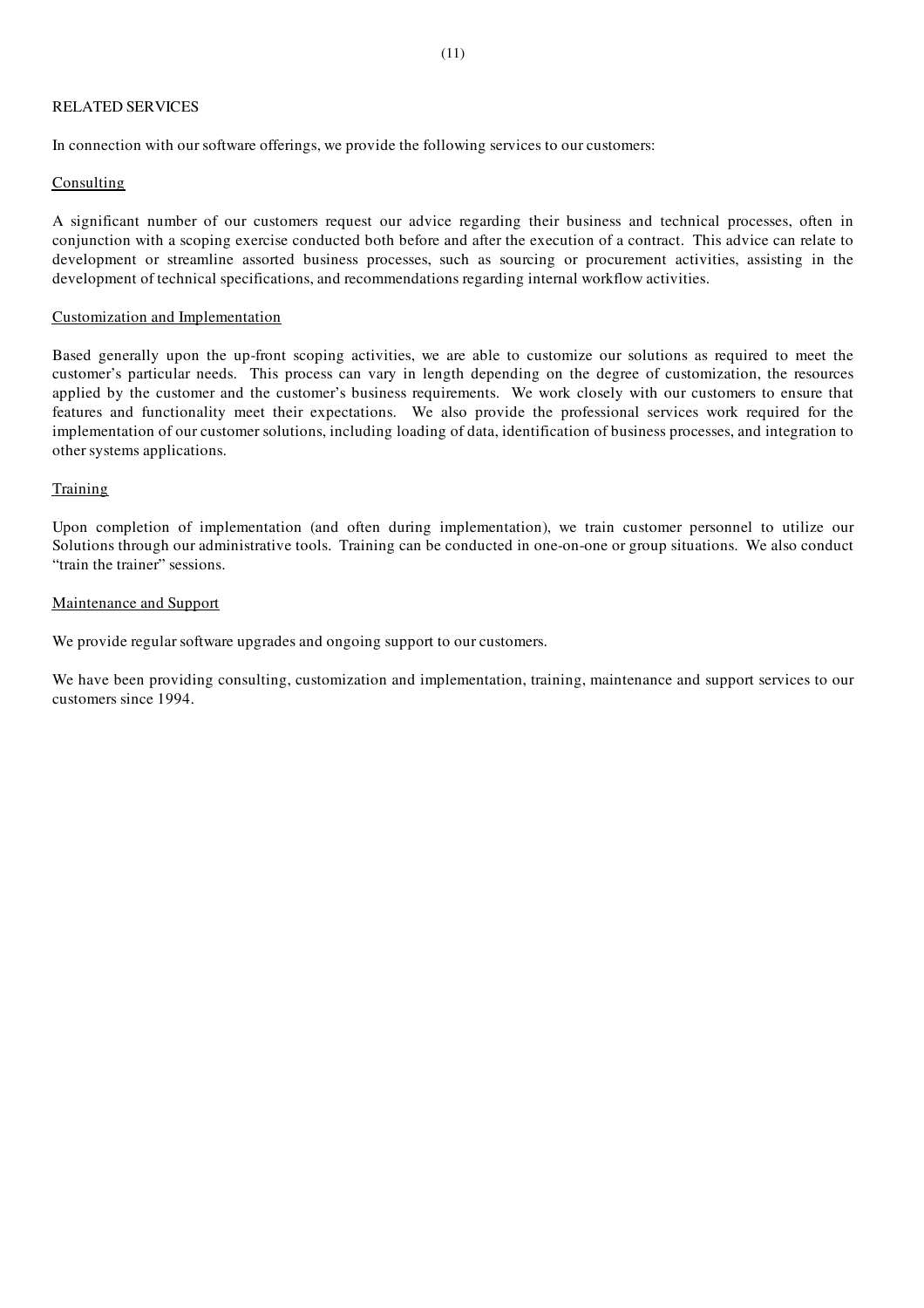#### CURRENT DEVELOPMENTS

In January, 2011, the Company hired a new Chief Operating Officer who has been charged with identifying, and overseeing improvements and enhancements to our OSPI software. This person will also direct the development and implementation of the Company's marketing plan and is responsible for building and managing the Company's sales force. Our Chief Operating Officer resigned effective December 31, 2011.

During the three months ended March 31, 2011, the Company prepared a software requirements analysis and begun development of a new and enhanced version of OSPI, and has begun building the Company's sales network. In December of 2011 we released version 3 of our OSPI software.

Effective May 11, 2012 Adrian Goldfarb who is currently a director, will be working closely with ISA management on a range of strategic and financial projects. Mr. Goldfarb's compensation will be based on an annual salary of \$75,000 to be billed on a monthly basis in arrears

#### FORWARD LOOKING STATEMENTS

Certain statements in this report, including statements of our expectations, intentions, plans and beliefs, including those contained in or implied by "Management's Discussion and Analysis" and the Notes to Financial Statements, are "forwardlooking statements", within the meaning of Section 21E of the Securities Exchange Act of 1934, as amended (the ""Exchange Act"), that are subject to certain events, risks and uncertainties that may be outside our control. The words "believe", "expect", "anticipate", "Optimistic", "intend"' "will", and similar expressions identify forward-looking statements. Readers are cautioned not to place undue reliance on these forward-looking statements which speak only as of the date on which they are made. We undertake no obligation to update or revise any forward-looking statements.

These forward-looking statements include statements include statements of management's plans and objectives for our future operations and statements of future economic performance, information regarding our expansion and possible results from expansion, our expected growth, our capital budget and future capital requirements, the availability of funds and our ability to meet future capital needs, the realization of our deferred tax assets, and the assumptions described in this report underlying such forward-looking statements.

Actual results and developments could differ materially from those expressed in or implied by such statements due to a number of factors, including, without limitation, those described in the context of such forward-looking statements.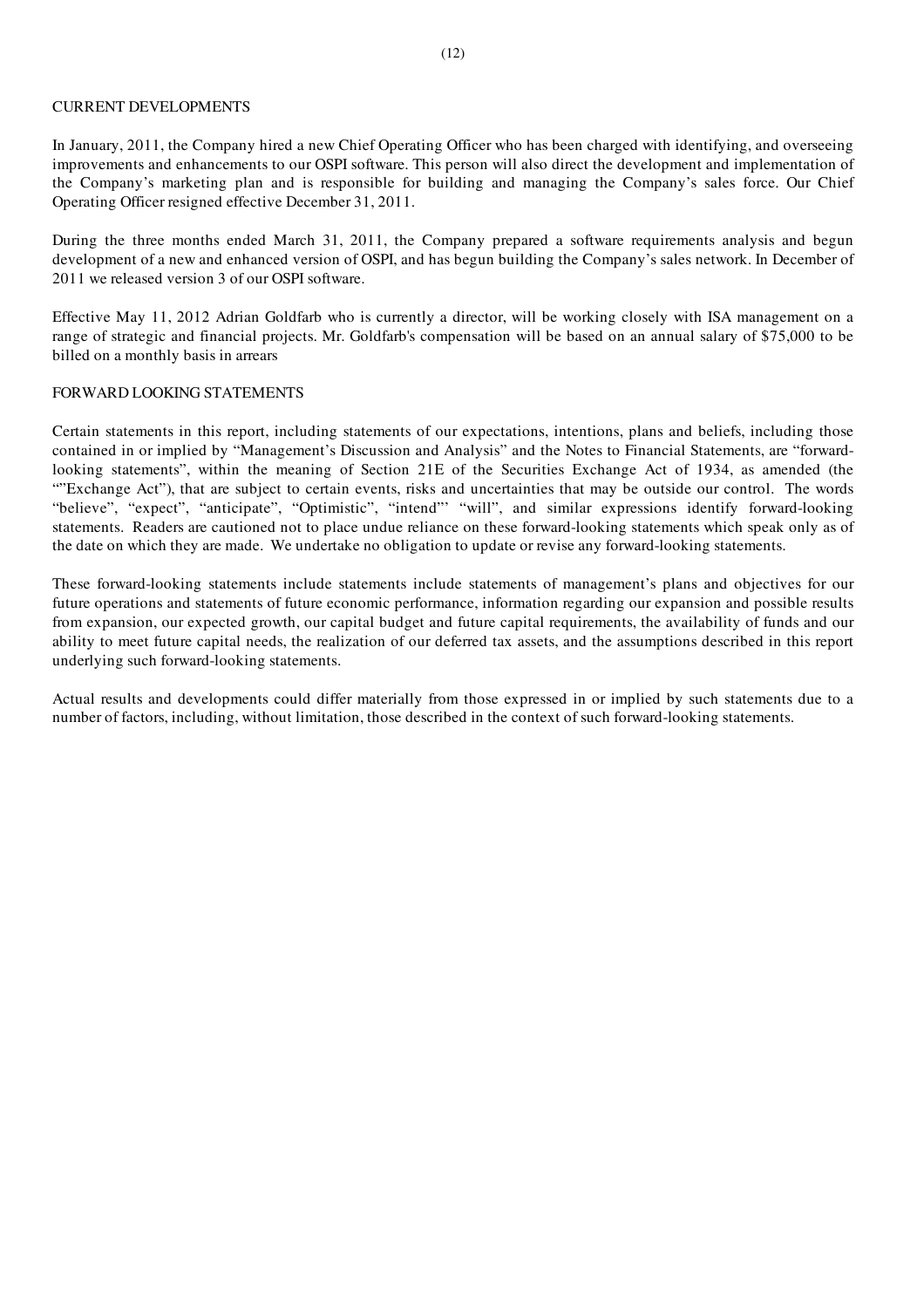#### CRITICAL ACCOUNTING POLICIES

#### Revenue recognition

We recognize revenue in accordance with ASC 605-10 "Revenue Recognition" and ASC 605-25 "Revenue Arrangements with Multiple Deliverables".

Consulting services and training revenues are accounted for separately from subscription and support revenues when these services have value to the customer on a standalone basis and there is objective and reliable evidence of fair value of each deliverable. When accounted for separately, revenues are achieved and accepted by the customer for fixed price contracts. The majority of our consulting service contracts are on a time and material basis. Training revenues are recognized after the services are performed. For revenue arrangements with multiple deliverables, we allocate the total customer arrangement to the separate units of accounting based on their relative fair values, as determined by the price of the undelivered items when sold separately.

In determining whether the consulting services can be accounted for separately from subscription and support revenues, we consider the following factors for each consulting agreement: availability of the consulting services from other vendors, whether objective and reliable evidence for fair value exists for the undelivered elements, the nature of the consulting services, the timing of when the consulting contract was signed in comparison to the subscription service start date, and the contractual dependence of the subscription service on the customer's satisfaction with the consulting work. If a consulting arrangement does not qualify for separate accounting, we recognize the consulting revenue ratably over the remaining term of the subscription contract. Additionally, in these situations we defer the direct costs of the consulting arrangement and amortize these costs over the same time period as the consulting revenue is recognized. We did not have any revenue arrangements with multiple deliverables for the period ending March 31, 2011.

#### Property, Plant, and Equipment

Property and equipment is stated at cost. Depreciation is provided by the straight-line method over the estimated economic life of the property and equipment (three to ten years). When assets are sold or retired, their costs and accumulated depreciation are eliminated from the accounts and any gain or loss resulting from their disposal is included in the statement of operations.

We recognize an impairment loss on property and equipment when evidence, such as the sum of expected future cash flows (undiscounted and without interest charges), indicates that future operations will not produce sufficient revenue to cover the related future costs, including depreciation, and when the carrying amount of the asset cannot be realized through sale. Measurement of the impairment loss is based on the fair value of the assets.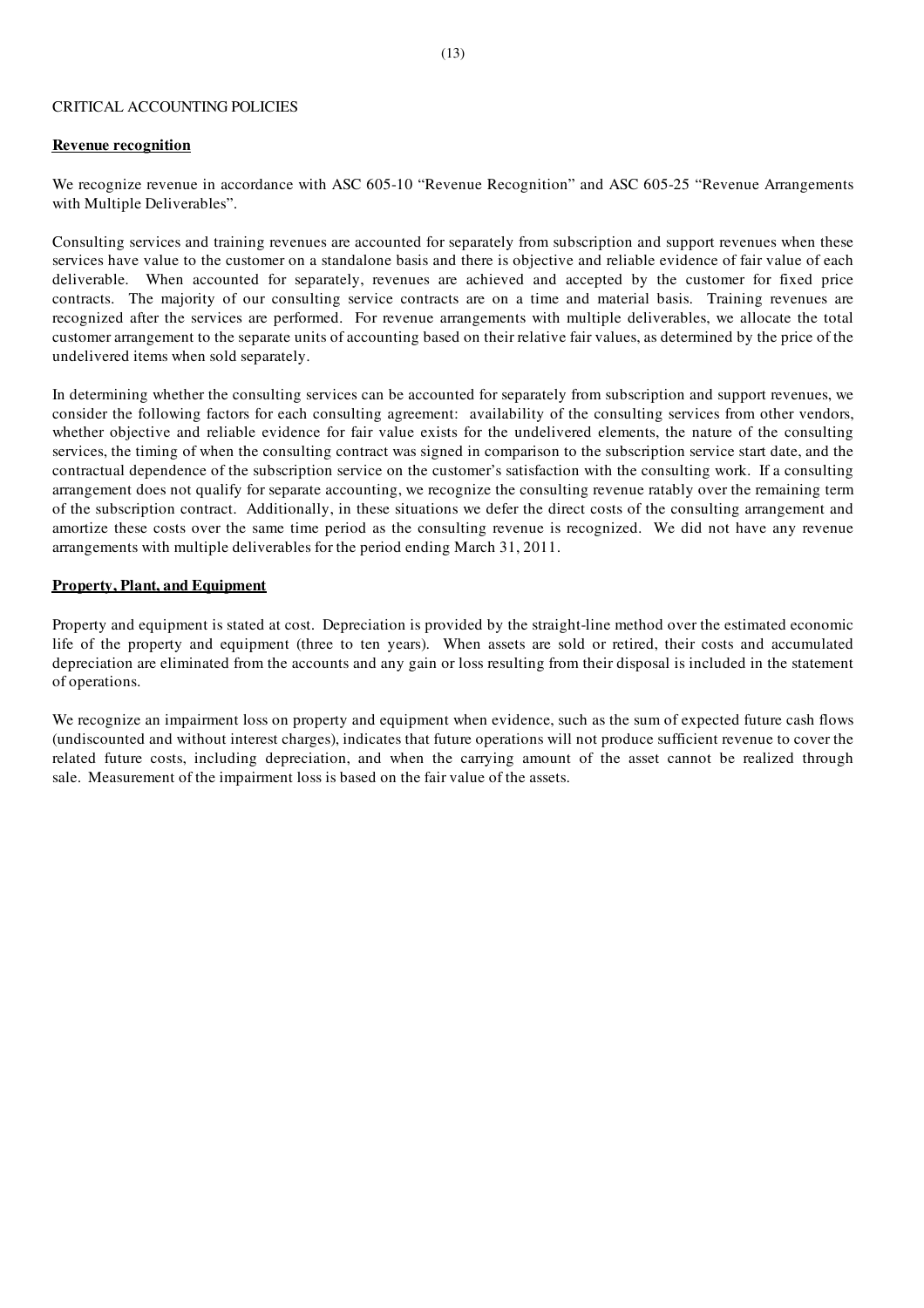#### Software Development Costs

The Company accounts for costs incurred to develop computer software for internal use in accordance with FASB Accounting Standards Codification 350-40 "Internal-Use Software". As required by ASC 350-40, we capitalize the costs incurred during the application development state, which include costs to design the software configuration and interfaces, coding, installation, and testing. Costs incurred during the preliminary project along with post-implementation stages of internal use computer software are expensed as incurred. Capitalized development costs are amortized over the estimated useful life. Costs incurred to maintain existing product offerings are expensed as incurred. The capitalization and ongoing assessment of recoverability of development costs requires considerable judgment by management with respect to certain external factors, including, but not limited to, technological and economic feasibility, and estimated economic life.

After the development of the internal-use "ON SITE PHYSICAL INVENTORY**®**" software (OSPI®) was complete, we decided to market the software. Proceeds from the licenses of the computer software, net of direct incremental costs of marketing, such as commissions, software reproduction cost, warranty and service obligations, and installation cost, are applied against the carrying cost of that software. No profit will be recognized until aggregate net proceeds from licenses and amortization have reduced the carrying amount of the software to zero. Subsequent proceeds will be recognized in revenue as earned.

In December of 2011, the Company released Version 3 of the "ON SITE PHYSICAL INVENTORY**®**" software (OSPI**®**) for sale in the marketplace. The Company accounts for internally produced software with FASB Accounting Standard Codification 985-20 "Cost of Software to Be Sold, Leased, or Otherwise Marketed". Costs were capitalized when the second version was established as technically feasible and will be written off on a straight line method over the estimated useful life.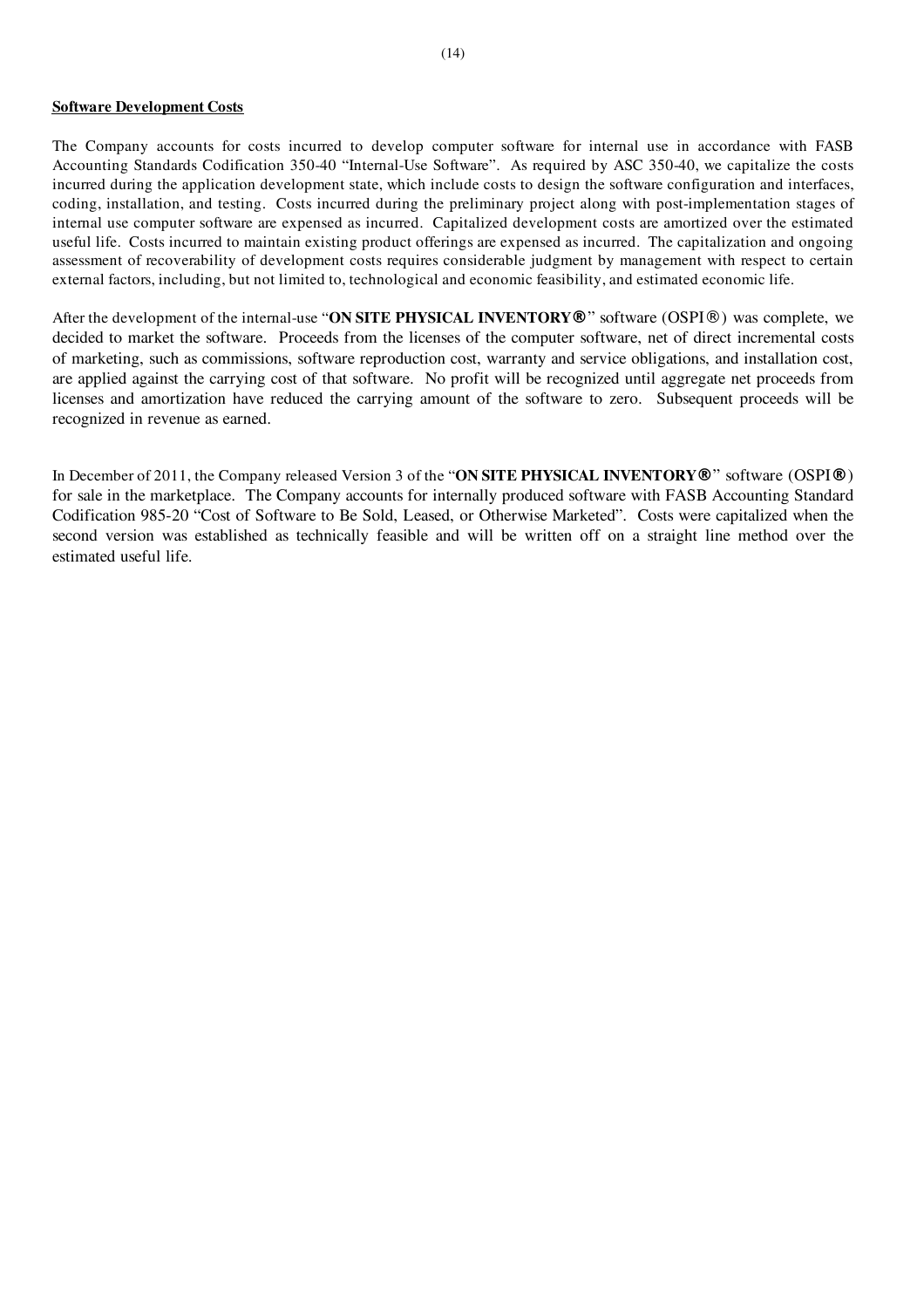#### RESULTS OF OPERATIONS FOR THE THREE MONTHS ENDED MARCH 31, 2012 AND 2011

The following discussion should be read in conjunction with the unaudited condensed financial statements included in this report.

#### Revenues

Gross revenues were \$75,595 and \$127,254 for the three months ended March 31, 2012 and 2011, respectively. The decrease in 2012 revenue is due primarily to a decrease in consulting service revenue of \$34,000 and the related travel expense revenue of \$27,000. We recognize professional services revenue, which includes installation, training, consulting and engineering services, upon delivery of the services.

#### Operating Expenses

Operating expenses for the three months ended March 31, 2012 were \$260,433 as compared to \$386,788 for the three months ended March 31, 2011. The decrease resulted from a decrease in salaries and employee benefits of \$26,000 and professional fees of \$93,000. Professional fees are amortized over the life of the contract. We contracted for less consulting services as our latest version of our OSPI software was completed

#### Loss from Operations

We had a loss from operations of \$203,711 for the three months ended March 31, 2012 as compared to a loss of \$276,564 for the three months ended March 31, 2011. The decrease in the loss resulted from 49% decline in sales which were partially offset by a 33% decrease in operating expenses as described above.

#### Interest Expense

Interest expense was \$20,645 for the three months ended March 31, 2012 as compared to interest expense of \$1,593 for the three months ended March 31, 2011. This significant increase in interest expense resulted from the amortization of interest expense associated with original issue discount and the beneficial conversion feature associated with our convertible notes payable.

#### Net Loss

Net loss for the three months ended March 31, 2012 was \$224,356 as compared with a net loss of \$278,157 for the three months ended March 31, 2011. Net loss per common share was \$0.01 for the three months ended March 31, 2012 and 2011. Weighted average common shares outstanding for the three months ended March 31, 2012 and 2011 were 29,288,795 and 25,593,973, respectively.

#### Liquidity and Capital Resources

Cash flows used in operations were \$28,006 and \$176,025, respectively, during the three months ended March 31, 2012 and 2011. Cash flows used in operations during the three months ended March 31, 2012 were primarily attributable to a net loss of \$224,356 partially offset by a decrease in accounts receivable of \$120,516 and amortization of prepaid consulting fees of \$7,500 and an increase in accounts payable of \$29,239. Cash flows used in operations during the three months ended March 31, 2011 were primarily attributable to a net loss of \$278,157, partially offset by the amortization of prepaid consulting expenses of \$81,691 and the issuance of stock for services of \$25,000.

During the three months ended March 31, 2012, we experienced no cash flow effect from investing activities. Cash flows used by investing activities were \$3,964 during the three months ended March 31, 2011 which consisted entirely of the purchase of property and equipment.

Cash flows provided by financing activities were \$32,670 and \$138,943 for the three months ended March 31, 2012 and 2011, respectively. These cash flows were provided primarily by proceeds from accounts receivable financing, offset by payments on this financing and proceeds from the issuance of convertible notes of \$62,500. Cash flows provided by financing activities for the three months ended March 31, 2011 were \$138,943 and were primarily attributable to proceeds from the issuance of common stock of \$155,000.

As of March 31, 2012, we had cash on hand of \$5,652. If we are unable to generate revenues sufficient to support our operations we will require additional debt or equity financing to meet the working capital needs of the Company. In February of 2012, we received \$62,500 from the issuance of convertible notes. We are currently seeking additional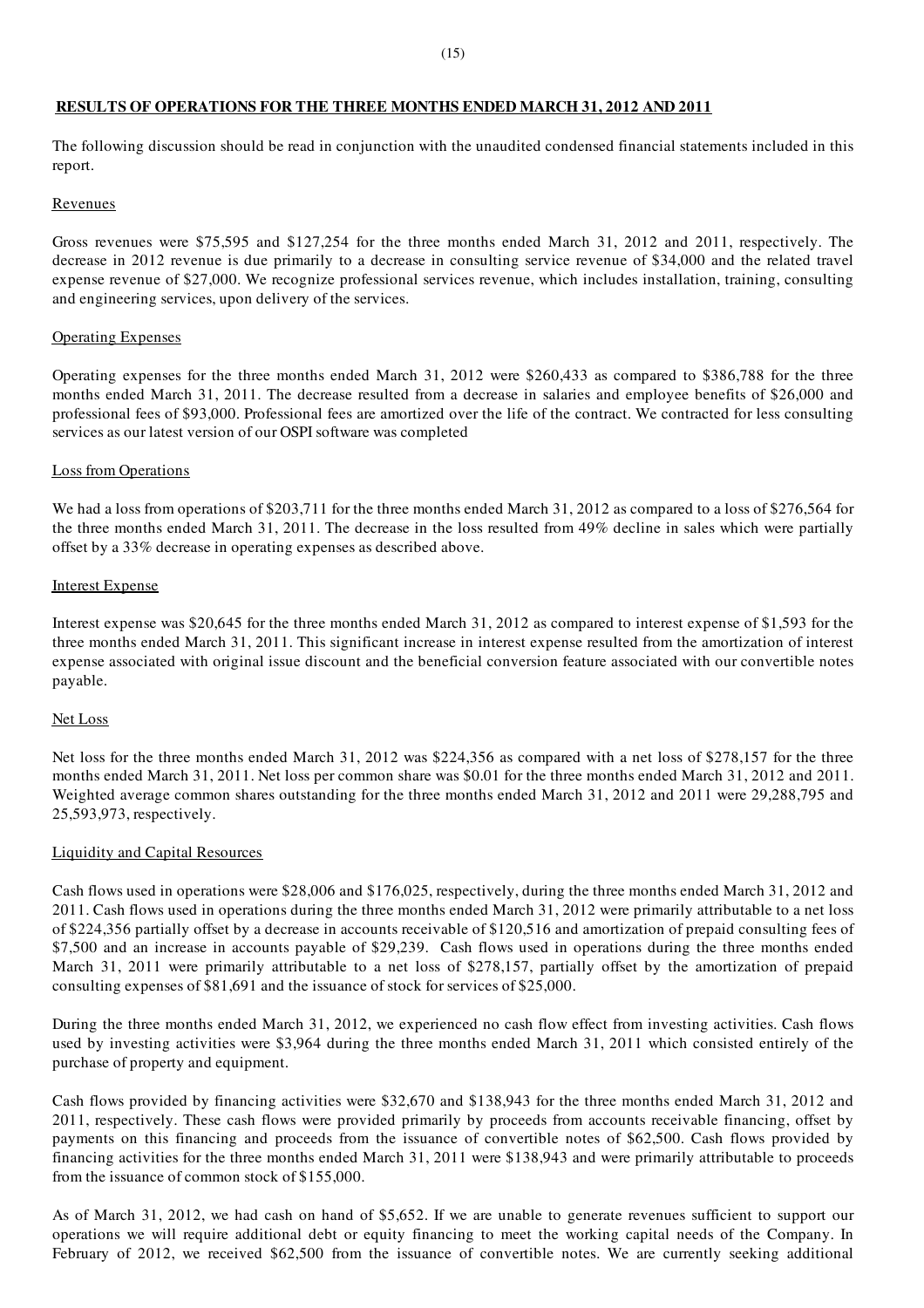#### financing.

In, 2011, the our President and Chief Operating Officer advanced the Company \$95,000 in exchange for a promissory note, bearing interest of \$5,000 and a repayment term of three months, in order to fund the our working capital needs. The promissory note was repaid in December of 2011.

Our current level of operations will require additional capital to sustain operations through 2012. Modifications to our business plans will require additional capital for us to operate. Management has identified the need for additional financing of up to \$160,000 in order to fund the programming of the software enhancements and the market rollout of the new software product and is currently exploring various equity and debt financing alternatives. There can no assurance that these efforts will be successful. No significant amount of our trade payables has been unpaid within the stated trade term. We are not subject to any unsatisfied judgments, liens or settlement obligations.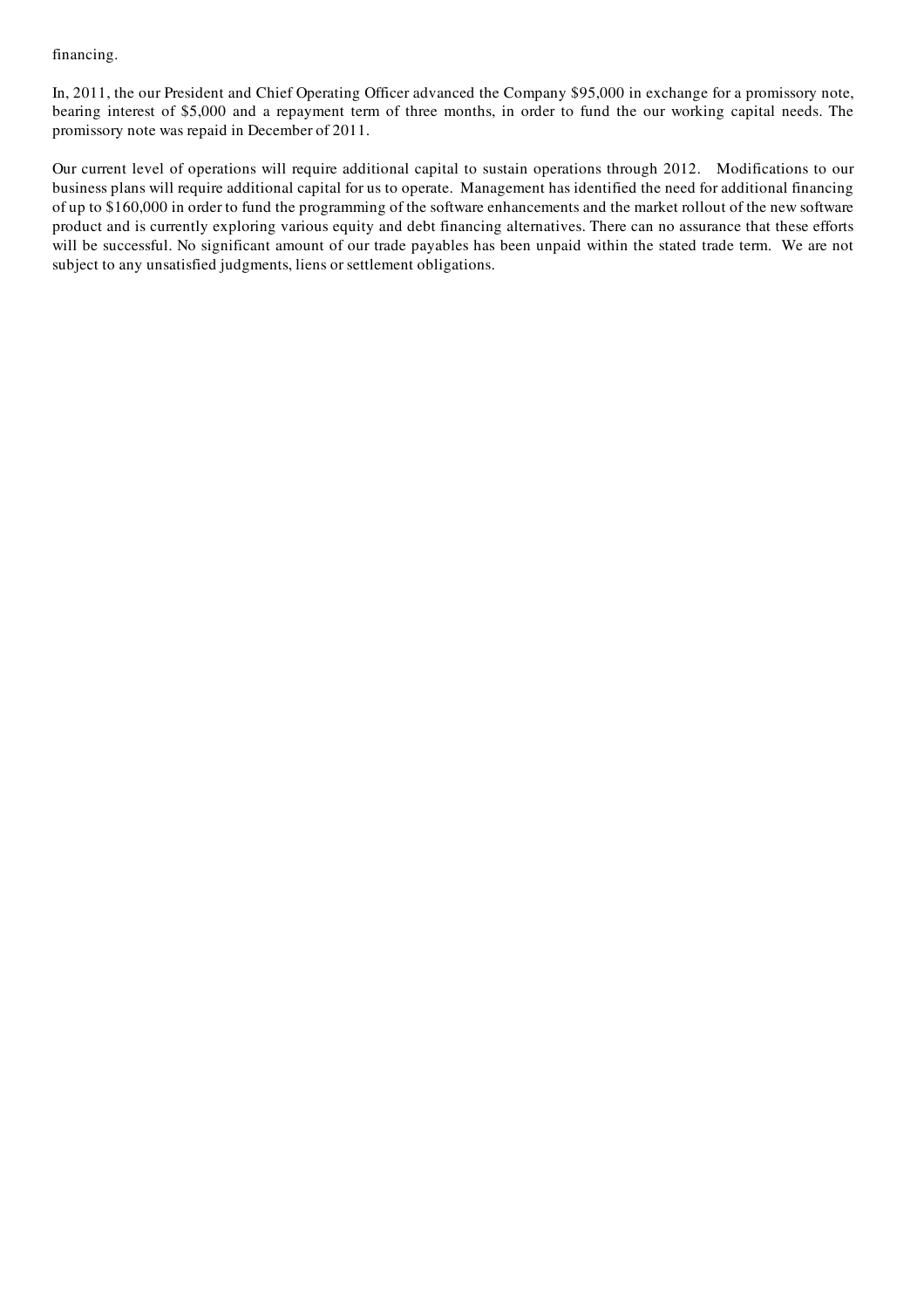#### ITEM 3. QUANTITATIVE AND QUALITATIVE DISCLOSURES ABOUT MARKET RISK

The information to be reported under this item is not required of smaller reporting companies.

#### ITEM 4. CONTROLS AND PROCEDURES

Item 4. Controls and Procedures

#### Disclosure Controls

Our management carried out an evaluation as required by Rule 13a-15 and 15d-15 of the Securities Exchange Act of 1934 (the "Exchange Act"), with the participation of our Principal Executive Officer and Principal Financial Officer, of the effectiveness of our disclosure controls and procedures as defined in Rules 13a-15(e) or 15d-15(e) under the Exchange Act. Due the unexpected resignation of the Company's Chief Operating Officer on January 1st, 2012, the Company's CEO could only spend minimal time on the regulatory aspects of the Company since he was now fulfilling all of the senior officer positions. As the Company's current Principal Executive Officer and Principal Financial Officer, the CEO concluded that our disclosure controls and procedures were not effective as of the end of the period covered by this report. In support of this belief is that the Company was late filing this report due to confusion on the extension permitted by Rule12b-25.

#### Management's Report On Internal Control Over Financial Reporting

Our management is responsible for establishing and maintaining adequate internal control over financial reporting. Internal control over financial reporting is defined in Rule 13a-15(f) or 15d-15(f) promulgated under the Exchange Act of as a process designed by, or under the supervision of, the Company's Principal Executive and Principal Financial Officers and effected by the Company's board of directors, management and other personnel, to provide reasonable assurance regarding the reliability of financial reporting and the preparation of financial statements for external purposes in accordance with accounting principles generally accepted in the United States of America.

Because of its inherent limitations, internal control over financial reporting may not prevent or detect misstatements. Projections of any evaluation of effectiveness to future periods are subject to the risk that controls may become inadequate because of changes in conditions, or that the degree of compliance with the policies or procedures may deteriorate. All internal control systems, no matter how well designed, have inherent limitations. Therefore, even those systems determined to be effective can provide only reasonable assurance with respect to financial statement preparation and presentation. Because of the inherent limitations of internal control, there is a risk that material misstatements may not be prevented or detected on a timely basis by internal control over financial reporting. However, these inherent limitations are known features of the financial reporting process. Therefore, it is possible to design into the process safeguards to reduce, though not eliminate, this risk.

The matters involving internal controls and procedures that our management considered to be material weaknesses under the standards of the Public Company Accounting Oversight Board were the failure of the Company to have sufficient financial and management resources to manage the production and filing of this report in a timely manner.

#### The Company's New Management Remediation Initiatives

In an effort to remediate the identified material weaknesses and other deficiencies and enhance our internal controls, we have retained Mr. Adrian Goldfarb, who currently serves on the board, in a consultancy capacity to review and recommend to management a series of measures designed to prevent the issue of late filings reoccurring. Mr. Goldfarb has public company experience and knowledge of disclosure controls and implementation of such controls.

#### Changes in Internal Control over Financial Reporting

There were no changes in our internal control over financial reporting during the period covered by this report that have materially affected, or are reasonably likely to materially affect our internal control over financial reporting.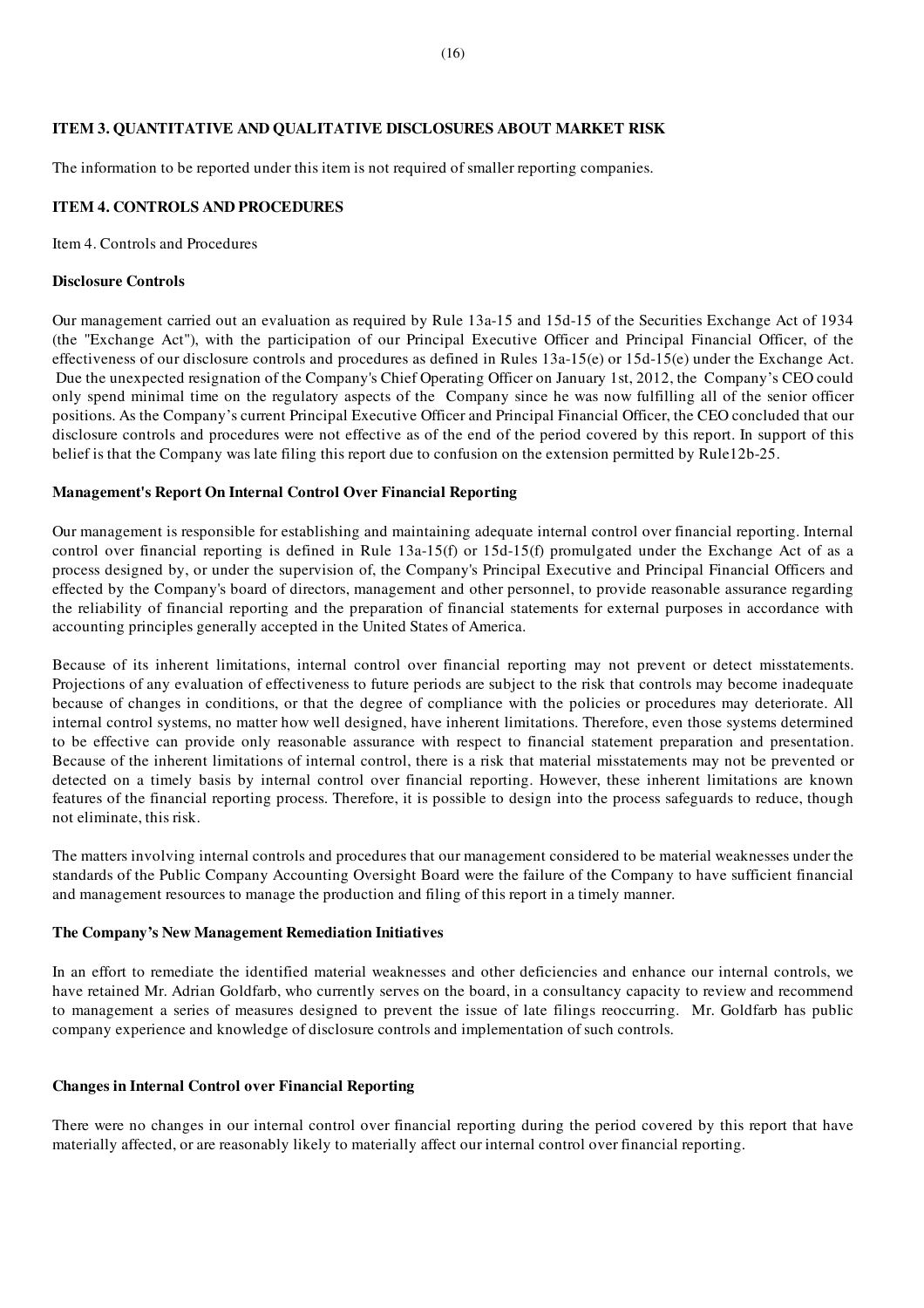#### PART II. OTHER INFORMATION

#### ITEM 1. LEGAL PROCEEDINGS

From time to time we are involved in legal proceedings arising in the ordinary course of our business. On April 24, 2009, Phuture World, Inc. filed a complaint in the case captioned Phuture World, Inc. v. Information Systems Associates, Inc. and Joseph Coschera, Case No. 562009 CA 3086, 19th Judicial Circuit in and for St. Lucie County Florida. Phuture World originally alleged that the Company and its President breached the terms of a certain software development contract, and it sought damages in excess of \$15,000. The plaintiff dropped all claims against the President and eliminated some of its other claims against the Company. The Company terminated the software contract at issue in the case prior to the filing of the case, and it no longer uses the services of Phuture World. The Company is contesting this lawsuit and believes that it has defenses to the claims made by Phuture World. The Company is vigorously defending itself and has filed and is pursuing damage claims of its own against Phuture World for Phuture World's failure to provide the software required under the contract between Phuture World and the Company. The Company believes that the outcome of this lawsuit will not have a material adverse effect on our financial condition, cash flows or results of operations.

#### ITEM 1A. RISK FACTORS

Information regarding risk factors appears in Part I, "Item 2. Management's Discussion and Analysis of Financial Condition and Results of Operations" under the captions "General Description of Business" and "Cautionary Note Regarding Forward-Looking Statements" contained in this Quarterly Report on Form 10-Q and in "Item 1A. RISK FACTORS" of our 2011 Annual Report on Form 10-K. There have been no material changes from the risk factors previously disclosed in our 2011 Annual Report on Form 10-K.

#### ITEM 2. UNREGISTERED SALES OF EQUITY SECURITIES AND USE OF PROCEEDS

None

#### ITEM 3. DEFAULTS UPON SENIOR SECURITIES

None.

#### ITEM 4. SUBMISSION OF MATTERS TO A VOTE OF SECURITY HOLDERS

None.

#### ITEM 5. OTHER INFORMATION

None.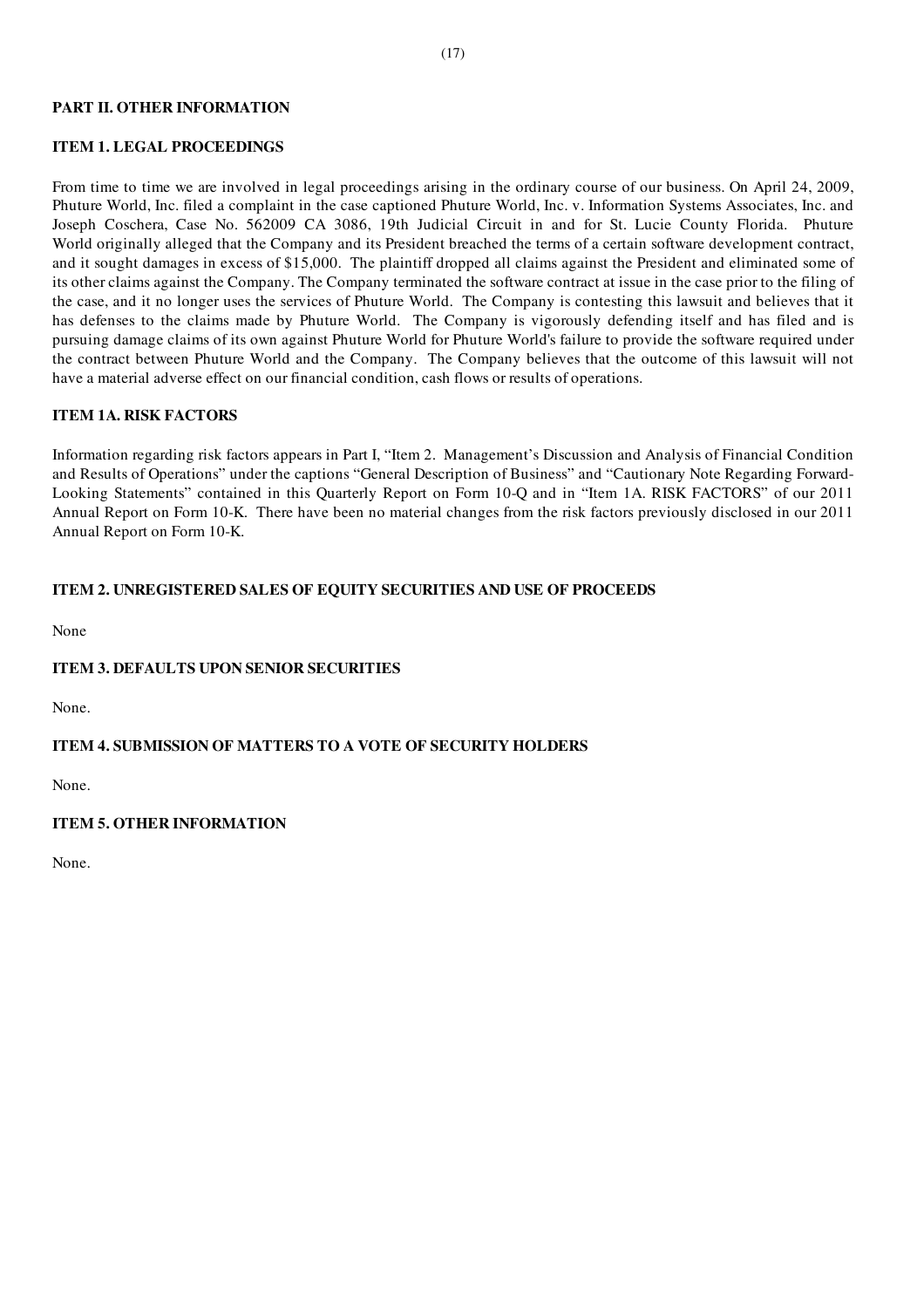#### ITEM 6. EXHIBITS

| Exhibit No. | <b>Description</b>                                                                                                        |
|-------------|---------------------------------------------------------------------------------------------------------------------------|
| 31.1        | Certification of Chief Executive Officer                                                                                  |
| 31.2        | Certification of Chief Financial Officer                                                                                  |
| 32.1        | Statement required by 18 U.S.C. Section 1350, as adopted pursuant to section 906 of the Sarbanes-Oxley<br>Act of $2002$ . |
| 32.2        | Statement required by 18 U.S.C. Section 1350, as adopted pursuant to section 906 of the Sarbanes-Oxley<br>Act of 2002.    |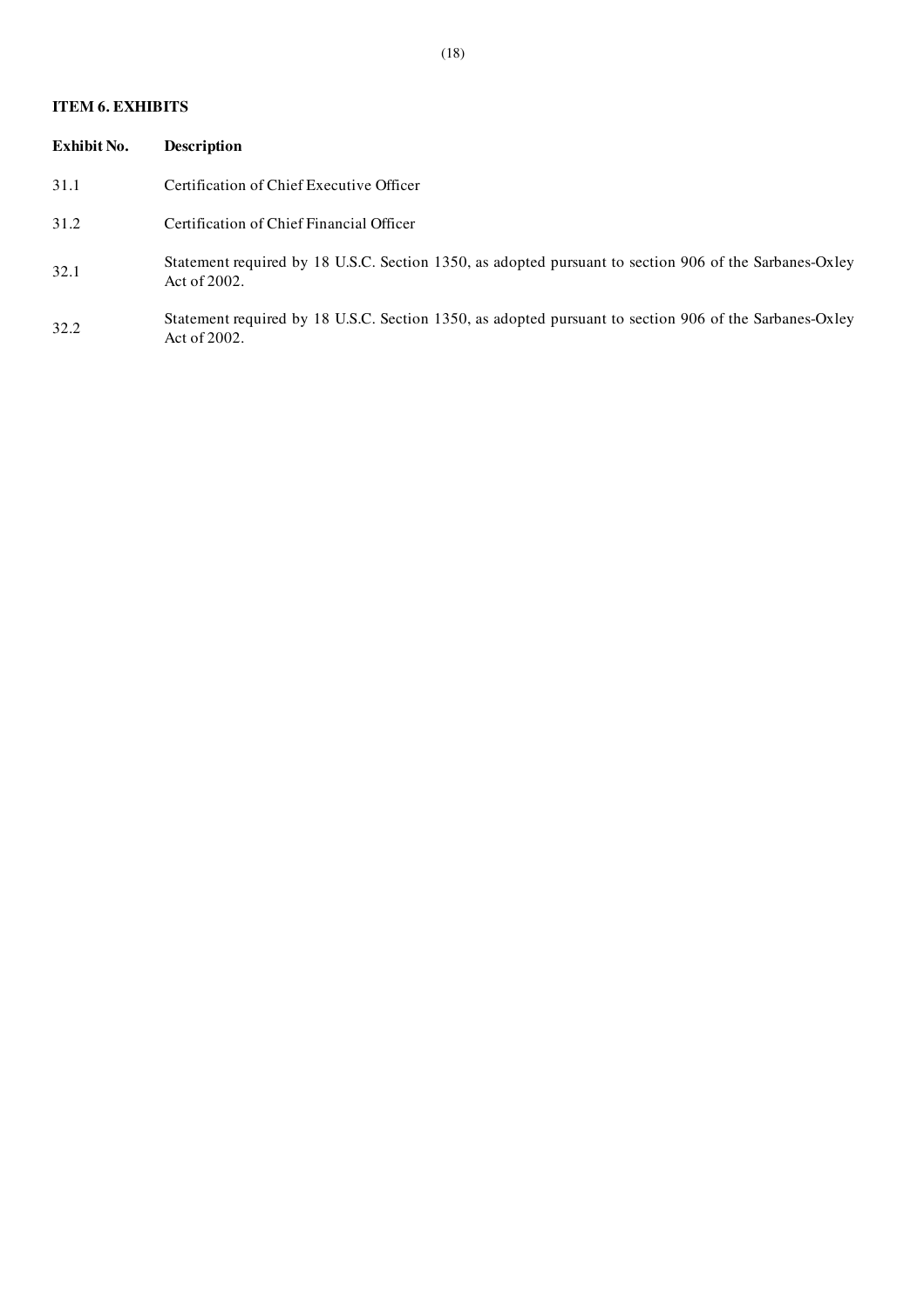## SIGNATURES

Pursuant to the requirements of the Securities Exchange Act of 1934, the registrant has duly caused this report to be signed on its behalf by the undersigned, there unto duly authorized.

|                    |     | Information Systems Associates, Inc.                                           |
|--------------------|-----|--------------------------------------------------------------------------------|
| Date: May 31, 2012 | By: | <u>/s/ Joseph P. Coschera</u><br>Joseph P. Coschera<br>Chief Executive Officer |
| Date: May 31, 2012 | Bv: | <i>Is/Joseph P. Coschera</i><br>Joseph P Coschera                              |

Chief Financial Officer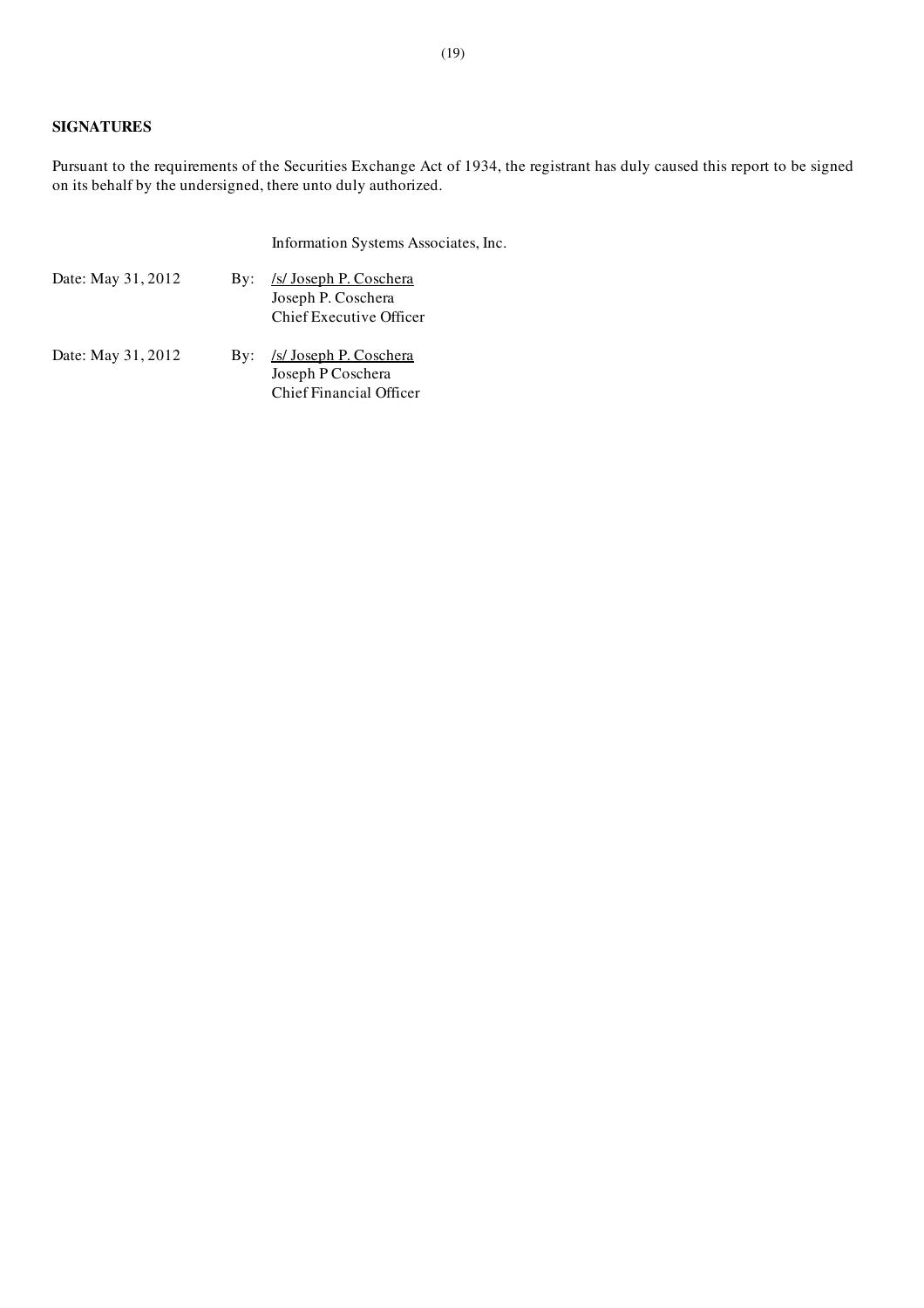#### CERTIFICATION OF PRINCIPAL EXECUTIVE OFFICER

I, Joseph P. Coschera, certify that:

1. I have reviewed this quarterly report on Form 10-Q of Information Systems Associates, Inc.;

2. Based on my knowledge, this report does not contain any untrue statement of a material fact or omit to state a material fact necessary to make the statements made, in light of the circumstances under which such statements were made, not misleading with respect to the period covered by this report;

3. Based on my knowledge, the financial statements, and other financial information included in this report, fairly present in all material respects the financial condition, results of operations and cash flows of the registrant as of, and for, the periods presented in this report;

4. The registrant's other certifying officer(s) and I are responsible for establishing and maintaining disclosure controls and procedures (as defined in Exchange Act Rules 13a-15(e) and 15d-15(e)) and internal control over financial reporting (as defined in Exchange Act Rules 13a-15(f) and 15d-15(f)) for the registrant and have:

a) Designed such disclosure controls and procedures, or caused such disclosure controls and procedures to be designed under our supervision, to ensure that material information relating to the registrant, including its consolidated subsidiaries, is made known to us by others within those entities, particularly during the period in which this report is being prepared;

b) Designed such internal control over financial reporting, or caused such internal control over financial reporting to be designed under our supervision, to provide reasonable assurance regarding the reliability of financial reporting and the preparation of financial statements for external purposes in accordance with generally accepted accounting principles;

c) Evaluated the effectiveness of the registrant's disclosure controls and procedures and presented in this report our conclusions about the effectiveness of the disclosure controls and procedures, as of the end of the period covered by this report based on such evaluation; and

d) Disclosed in this report any change in the registrant's internal control over financial reporting that occurred during the registrant's most recent fiscal quarter (the registrant's fourth fiscal quarter in the case of an annual report) that has materially affected, or is reasonably likely to materially affect, the registrant's internal control over financial reporting; and

5. The registrant's other certifying officer(s) and I have disclosed, based on our most recent evaluation of internal control over financial reporting, to the registrant's auditors and the audit committee of the registrant's board of directors (or persons performing the equivalent functions):

a) All significant deficiencies and material weaknesses in the design or operation of internal control over financial reporting which are reasonably likely to adversely affect the registrant's ability to record, process, summarize and report financial information; and

b) Any fraud, whether or not material, that involves management or other employees who have a significant role in the registrant's internal control over financial reporting.

Date: May 31, 2012

/s/ Joseph P. Coschera Joseph P. Coschera Chief Executive Officer (Principal Executive Officer)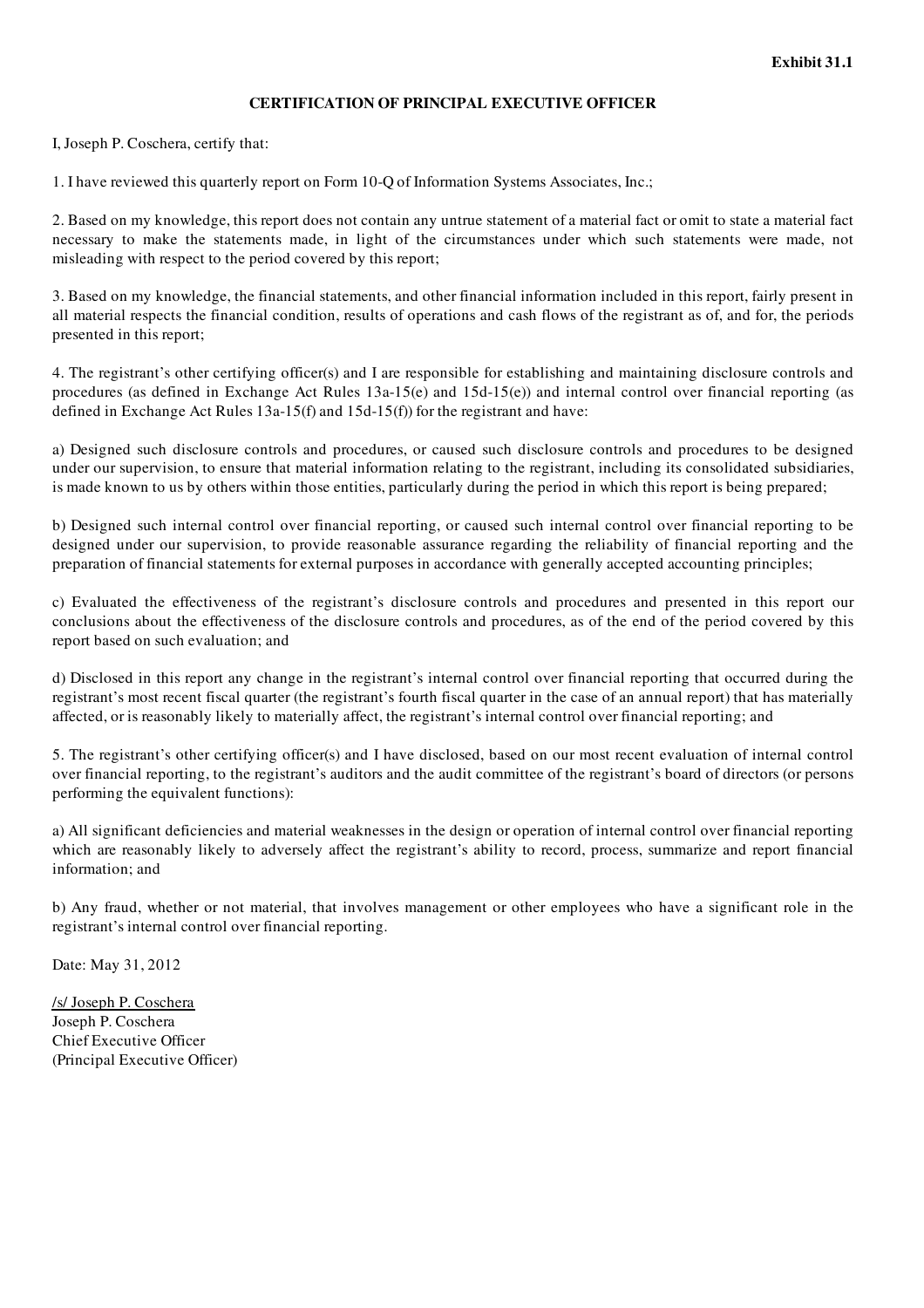#### CERTIFICATION OF PRINCIPAL FINANCIAL OFFICER

I, Joseph P. Coschera, certify that:

1. I have reviewed this quarterly report on Form 10-Q of Information Systems Associates, Inc.;

2. Based on my knowledge, this report does not contain any untrue statement of a material fact or omit to state a material fact necessary to make the statements made, in light of the circumstances under which such statements were made, not misleading with respect to the period covered by this report;

3. Based on my knowledge, the financial statements, and other financial information included in this report, fairly present in all material respects the financial condition, results of operations and cash flows of the registrant as of, and for, the periods presented in this report;

4. The registrant's other certifying officer(s) and I are responsible for establishing and maintaining disclosure controls and procedures (as defined in Exchange Act Rules 13a-15(e) and 15d-15(e)) and internal control over financial reporting (as defined in Exchange Act Rules 13a-15(f) and 15d-15(f)) for the registrant and have:

a) Designed such disclosure controls and procedures, or caused such disclosure controls and procedures to be designed under our supervision, to ensure that material information relating to the registrant, including its consolidated subsidiaries, is made known to us by others within those entities, particularly during the period in which this report is being prepared;

b) Designed such internal control over financial reporting, or caused such internal control over financial reporting to be designed under our supervision, to provide reasonable assurance regarding the reliability of financial reporting and the preparation of financial statements for external purposes in accordance with generally accepted accounting principles;

c) Evaluated the effectiveness of the registrant's disclosure controls and procedures and presented in this report our conclusions about the effectiveness of the disclosure controls and procedures, as of the end of the period covered by this report based on such evaluation; and

d) Disclosed in this report any change in the registrant's internal control over financial reporting that occurred during the registrant's most recent fiscal quarter (the registrant's fourth fiscal quarter in the case of an annual report) that has materially affected, or is reasonably likely to materially affect, the registrant's internal control over financial reporting; and

5. The registrant's other certifying officer(s) and I have disclosed, based on our most recent evaluation of internal control over financial reporting, to the registrant's auditors and the audit committee of the registrant's board of directors (or persons performing the equivalent functions):

a) All significant deficiencies and material weaknesses in the design or operation of internal control over financial reporting which are reasonably likely to adversely affect the registrant's ability to record, process, summarize and report financial information; and

b) Any fraud, whether or not material, that involves management or other employees who have a significant role in the registrant's internal control over financial reporting.

Date: May 31, 2012

/s/ Joseph P. Coschera Joseph P. Coschera Chief Financial Officer (Principal Financial Officer)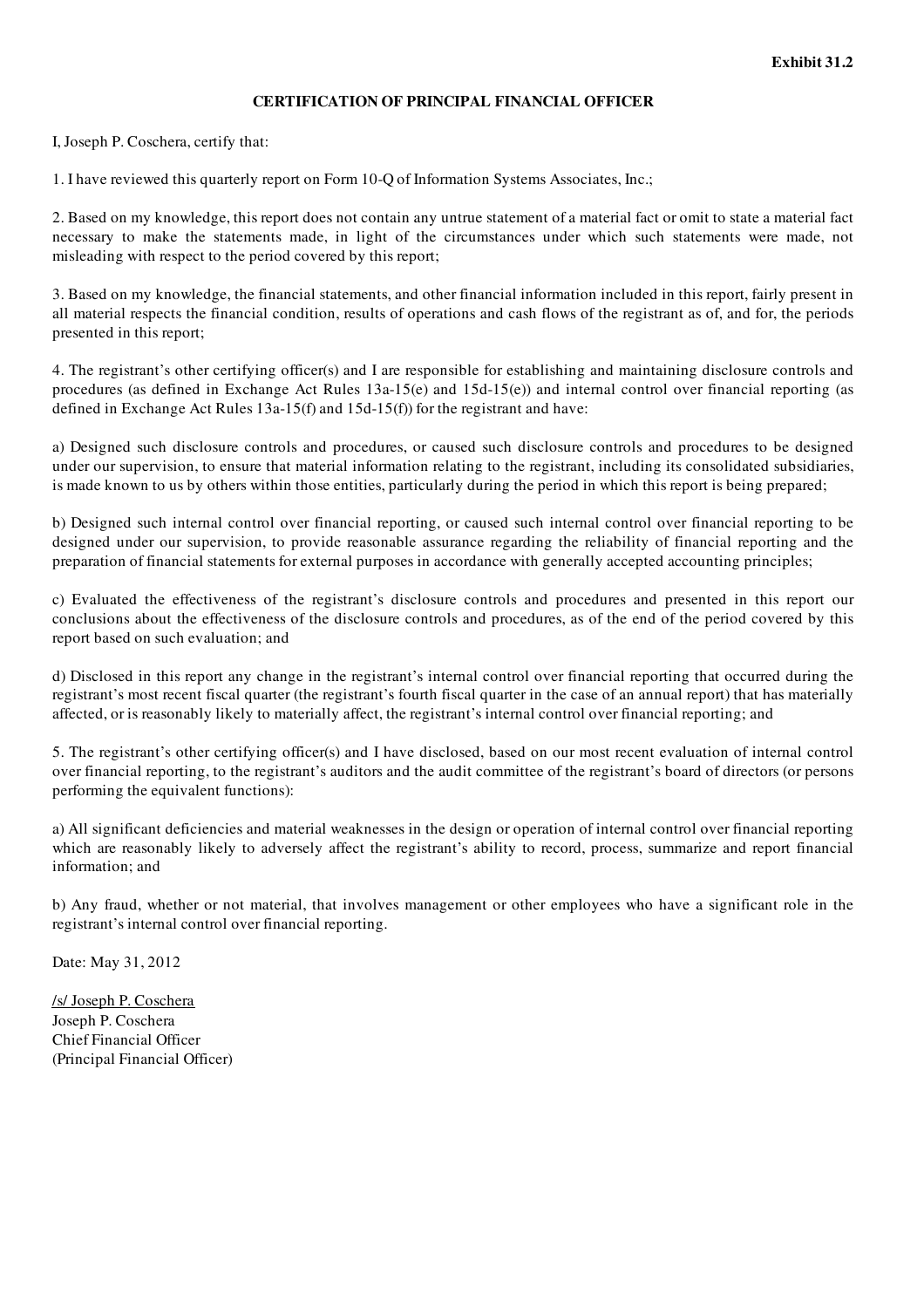## CERTIFICATION PURSUANT TO 18 U.S.C. SECTION 1350, AS ADOPTED PURSUANT TO SECTION 906 OF THE SARBANES-OXLEY ACT OF 2002

In connection with the quarterly report of Information Systems Associates, Inc. (the "Company") on Form 10-Q for the quarter ending March 31, 2012, as filed with the Securities and Exchange Commission on the date hereof, I, Joseph P. Coschera, Chief Executive Officer of the Company, certify, pursuant to 18 U.S.C. §1350, as adopted pursuant to §906 of the Sarbanes-Oxley Act of 2002, that to my knowledge:

- 1. The quarterly report fully complies with the requirements of section  $13(a)$  or  $15(d)$  of the Securities Exchange Act of 1934 and
- 2. The information contained in the quarterly report fairly presents, in a ll material respects, the financial condition and results of operations of the Company.

/s/ Joseph P. Coschera Joseph P. Coschera Chief Executive Officer (Principal Executive Officer)

Dated: May 31, 2012